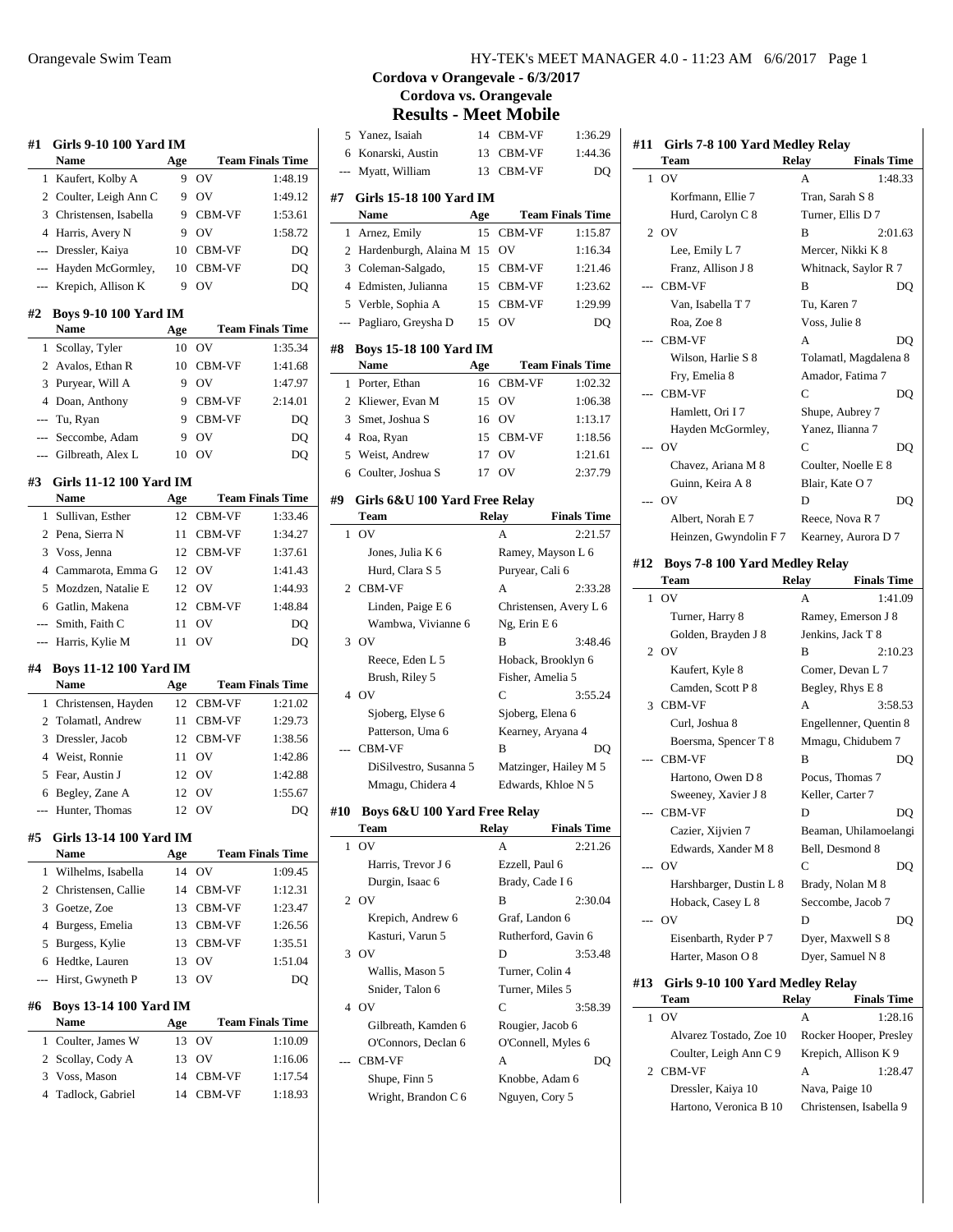#### **(#13 Girls 9-10 100 Yard Medley Relay)**

| $\frac{1}{2}$       |                          |         |
|---------------------|--------------------------|---------|
| 3 OV                | B                        | 1:32.05 |
| Rigby, Amber L 9    | Harris, Avery N 9        |         |
| Kaufert, Kolby A 9  | Owen, Spring M 10        |         |
| 4 CBM-VF            | B                        | 1:44.89 |
| Creeger, Mazzy 10   | Linden, Claire A 9       |         |
| Hayden McGormley,   | Wambwa, Melanie M 10     |         |
| 5 CBM-VF            | C                        | 1:59.42 |
| Cook, Allie 10      | Aguilar, Monica 9        |         |
| Rooney, Lila 9      | Christensen, Ella D 9    |         |
| --- CBM-VF          | D                        | DO      |
| Arriaga, Aubrey 9   | Heroux, Sonora 9         |         |
| Newton, Addie 10    | Williams-Carter, Leilani |         |
| --- OV              | $\mathcal{C}$            | DQ      |
| Richardson, Lola 10 | Campbell, Emilie M 9     |         |
| Weist, Emily 9      | Harshbarger, Vanessa M   |         |
| --- OV              | D                        | DO      |
| Diebele, Noelle 9   | Drew, Allison 9          |         |
| Six, Ashlyn J 9     | Wallis, Adalynn E 9      |         |

#### **#14 Boys 9-10 100 Yard Medley Relay**

|     | Team                    | <b>Relay</b>      | <b>Finals Time</b>     |
|-----|-------------------------|-------------------|------------------------|
|     | $1$ OV                  | A                 | 1:21.56                |
|     | Puryear, Will A 9       | Tran, Nicolas S 9 |                        |
|     | Scollay, Tyler 10       |                   | Golden, Nathaniel K 10 |
|     | 2 CBM-VF                | A                 | 1:29.76                |
|     | Aebersold, Zackary J 9  |                   | Avalos, Ethan R 10     |
|     | Tu, Ryan 9              | Zilles, Nate 9    |                        |
|     | 3 OV                    | B                 | 1:29.86                |
|     | Seccombe, Adam 9        |                   | Mercer, Brandon C 10   |
|     | Camden, Sean P 10       | Deen, Coen R 10   |                        |
|     | 4 OV                    | C                 | 1:37.04                |
|     | Pitnikoff, Jackson S 10 |                   | Brooks, Parker M 10    |
|     | Gilbreath, Alex L 10    |                   | Myers, Cooper 10       |
|     | <b>CBM-VF</b>           | C                 | DQ                     |
|     | Schubin, Tyler 9        | Hall, Keilan 9    |                        |
|     | Lee, Nathan 10          |                   | Cazier, Bhavik J 9     |
|     | -- CBM-VF               | D                 | DO                     |
|     | Van, Ryan K 9           |                   | Sanchez, Gabriel 9     |
|     | Ng, Austin T 10         | Doan, Anthony 9   |                        |
| --- | O <sub>V</sub>          | D                 | DQ                     |
|     | Roediger, Logan 9       | Ryan, Jack A 10   |                        |
|     | Williams, Connor R 10   |                   | Turpen, Robert H 9     |
|     | <b>CBM-VF</b>           | B                 | DQ                     |
|     | Wright, Desmond J 9     | Nguyen, Coby 9    |                        |
|     | Ng, Kyle N 9            | Caditz, Carson 9  |                        |

#### **#15 Girls 11-12 200 Yard Medley Relay**

|   | <b>Team</b>                                     | Relay          | <b>Finals Time</b>    |
|---|-------------------------------------------------|----------------|-----------------------|
|   | OV                                              | A              | 2:45.76               |
|   | Hansen, Joelle K 12                             |                | Odom, Kristen G 12    |
|   | Kliewer, Shay M 12                              |                | Tran, Theresa S 11    |
|   | 2 CBM-VF                                        | A              | 2:48.13               |
|   | Doan, Kim 11                                    |                | Pena, Sierra N 11     |
|   | Sullivan, Esther 12                             | Voss, Jenna 12 |                       |
| 3 | OV                                              | в              | 3:02.91               |
|   | Cammarota, Emma G 12                            |                | Mozdzen, Natalie E 12 |
|   | Brackett, Christalina F 12 Franz, Courtney J 11 |                |                       |

 $\overline{a}$ 

l.

### **Cordova v Orangevale - 6/3/2017 Cordova vs. Orangevale Results - Meet Mobile**

| <b>CBM-VF</b>           | в                      | 3:03.81 |
|-------------------------|------------------------|---------|
| Gatlin, Makena 12       | Magness, Ashley 12     |         |
| Bjurstrom, Brianna M 11 | Higgins-Beck, Brooklyn |         |
| --- CBM-VF              | C                      | DO      |
| Huhtala, Isabella M 12  | Grisham, Makenna 11    |         |
| Boersma, Brooke E 12    | Beaman, MeleSiale S 11 |         |
| OV                      | C                      |         |
| Eddis, Katelyn 11       | Audrain, Elena K 11    |         |
| Black, Cameron J 11     | Shafer, Sierra 12      |         |
| OV                      | D                      | DO      |
| Medeiros, Laila 11      | Wallis, Ella K 11      |         |
| Sample, Hannah J 11     | Smith, Faith C 11      |         |

#### **#16 Boys 11-12 200 Yard Medley Relay**

|              | Team                   | <b>Relay</b> | <b>Finals Time</b>      |
|--------------|------------------------|--------------|-------------------------|
| $\mathbf{1}$ | O <sub>V</sub>         | A            | 2:40.95                 |
|              | Begley, Zane A 12      |              | Heinzen, Deklan M 12    |
|              | Williams, Cole R 12    |              | Durgin, Elijah J 11     |
|              | 2 CBM-VF               | A            | 2:47.52                 |
|              | Monroe, Timothy 12     |              | Dressler, Jacob 12      |
|              | Christensen, Hayden 12 |              | Tolamatl, Andrew 11     |
|              | 3.0V                   | B            | 2:50.77                 |
|              | Eisenbarth, Tyler S 11 |              | Ramey, Benson R 11      |
|              | Smith, Brennan J 11    |              | Harshbarger, Cyrus L 11 |
|              | 4 CBM-VF               | B            | 3:04.96                 |
|              | Myatt, Steven 11       |              | Kofnovec, Justin C 11   |
|              | Shupe, Troy 11         |              | Gerrits, Aleksandr N 11 |
|              | 5 CBM-VF               | C            | 4:09.14                 |
|              | Cazier, Zekaia J 11    |              | Roa, Antonio 11         |
|              | Aguilar, Anthony 12    |              | Marsh-Wood, Silas 12    |
|              | O <sub>V</sub>         | $\mathsf{C}$ | DO                      |
|              | Turpen, Jacob T 11     |              | Weist, Ronnie 11        |
|              | Fear, Austin J 12      |              | Myers, Crosby 12        |
| $---$        | OV                     | D            | DO                      |
|              | Salerno, Elias E 12    |              | Bain, Riley A 11        |
|              | Hunter, Thomas 12      |              | Olson, Michael 11       |

#### **#17 Girls 13-14 200 Yard Medley Relay**

|   | Team                    | Relay           | <b>Finals Time</b>     |
|---|-------------------------|-----------------|------------------------|
| 1 | OV                      | A               | 2:19.83                |
|   | Ryan, Paige E 13        |                 | Karapetyan, Ruzanna 13 |
|   | Wilhelms, Isabella 14   |                 | Alvarez Tostado,       |
|   | 2 CBM-VF                | A               | 2:20.95                |
|   | Christensen, Callie 14  |                 | Amador, Victoria 13    |
|   | Burgess, Emelia 13      | Goetze, Zoe 13  |                        |
|   | 3 OV                    | B               | 2:34.03                |
|   | Bernino, Hannah K 13    |                 | Caron, Ava K 13        |
|   | Solis, Luisa 13         | Weist, Julia 14 |                        |
|   | 4 CBM-VF                | C               | 3:00.58                |
|   | Burgess, Samantha 13    |                 | Boersma, Addelay T 14  |
|   | DiSilvestro, Bethany 13 |                 | Cysewski, Sophia 14    |
|   | 50V                     | C               | 3:29.37                |
|   | Brooks, Bridgitt 13     |                 | Hirst, Gwyneth P 13    |
|   | Six, Alana J 13         |                 | Hedtke, Lauren 13      |
|   | <b>CBM-VF</b>           | B               | DO                     |
|   | Burgess, Kylie 13       |                 | Amador, Carla 14       |
|   | Gossard, Eliana 14      |                 | Magana, Isabella 14    |

| #18 | <b>Boys 13-14 200 Yard Medley Relay</b> |               |                        |
|-----|-----------------------------------------|---------------|------------------------|
|     | Team                                    | Relay         | <b>Finals Time</b>     |
|     | 1 CBM-VF                                | A             | 2:10.15                |
|     | West, Josiah 14                         |               | Voss, Mason 14         |
|     | Tadlock, Gabriel 14                     |               | Sillas, Jimmy D 14     |
|     | 2 CBM-VF                                | R             | 2:36.04                |
|     | Magness, CJ 14                          |               | Konarski, Austin 13    |
|     | Porter, Charles 14                      |               | Everett, Jack 14       |
|     | 3 CBM-VF                                | $\mathcal{C}$ | 2:50.51                |
|     | Kartchner, Kaden 13                     |               | Whitaker, Eli 13       |
|     | Fry, Elliot 13                          |               | Heroux, Evan 14        |
|     | --- OV                                  | $\mathsf{A}$  | DO                     |
|     | Scollay, Cody A 13                      |               | McCarthy, Gabriel E 14 |
|     | Black. Ethan J 13                       |               | Coulter, James W 13    |
| #19 | Girls 15-18 200 Yard Medley Relay       |               |                        |
|     | Team                                    | Relay         | <b>Finals Time</b>     |
|     | $1 \Omega V$                            | $\mathsf{A}$  | 2:21.76                |
|     | Boe, Taylor A 17                        |               | Pagliaro, Greysha D 15 |
|     | Hardenburgh, Alaina M                   |               | Stinson, Amanda E 16   |
|     | 2 CBM-VF                                | A             | 2:22.80                |
|     | Coleman-Salgado,                        |               | Edmisten, Julianna 15  |
|     |                                         |               |                        |

| Arnez, Emily 15       |   | Burgess, Hannah 15  |
|-----------------------|---|---------------------|
| 3 CBM-VF              | в | 2:27.29             |
| Lynch, Isabelle 18    |   | Verble, Sophia A 15 |
| Edmisten, Isabella 16 |   | Ballard, Makenna 15 |
|                       |   |                     |

# **#20 Boys 15-18 200 Yard Medley Relay**

| Team                   | Relay | <b>Finals Time</b>    |
|------------------------|-------|-----------------------|
| 1 CBM-VF               | A     | 1:53.00               |
| Porter, Ethan 16       |       | Crowl, Cody 18        |
| Verble, Seth A 17      |       | Haven, Matthew J 17   |
| 2. OV                  | A     | 1:55.71               |
| Boe. Jacob C 16        |       | Kliewer, Evan M 15    |
| Caron, Reed J 16       |       | Dill, David Arthur 17 |
| 3 OV                   | B     | 2:13.59               |
| Rosenberger, Vincent H |       | Smet, Joshua S 16     |
| Beilgard, Austin 17    |       | Dill, David Laroy 16  |
| 4 CBM-VF               | B     | 2:25.26               |
| Whitaker, Wesley 15    |       | Powell, Jacob 16      |
| Zilles, Jackson 15     |       | Darr, Andrew T 15     |
|                        |       |                       |

# **#21 Girls 6&U 25 Yard Free**

|    | <b>Name</b>          | Age |                | <b>Team Finals Time</b> |
|----|----------------------|-----|----------------|-------------------------|
|    | 1 Puryear, Cali      | 6   | OV             | 25.88                   |
|    | 2 Linden, Paige E    | 6   | <b>CBM-VF</b>  | 31.81                   |
| 3  | Ng, Erin E           | 6   | <b>CBM-VF</b>  | 33.28                   |
| 4  | Jones, Julia K       | 6   | OV             | 34.15                   |
| 5  | Christensen, Avery L | 6   | <b>CBM-VF</b>  | 36.47                   |
| 6  | Wambwa, Vivianne     | 6   | <b>CBM-VF</b>  | 40.54                   |
| 7  | Hoback, Brooklyn     | 6   | OV             | 44.95                   |
| 8  | Mmagu, Chidera       | 4   | <b>CBM-VF</b>  | 45.28                   |
| 9  | Ramey, Mayson L      | 6   | OV             | 46.77                   |
|    | 10 Weist, Sophia     | 5.  | O <sub>V</sub> | 48.88                   |
| 11 | Hurd, Clara S        | 5   | OV             | 50.17                   |
| 12 | Reece, Eden L        | 5   | OV             | 50.58                   |
| 13 | DiSilvestro, Susanna | 5.  | <b>CBM-VF</b>  | 51.75                   |
|    | 14 Harris, Addison J | 5   | OV             | 53.43                   |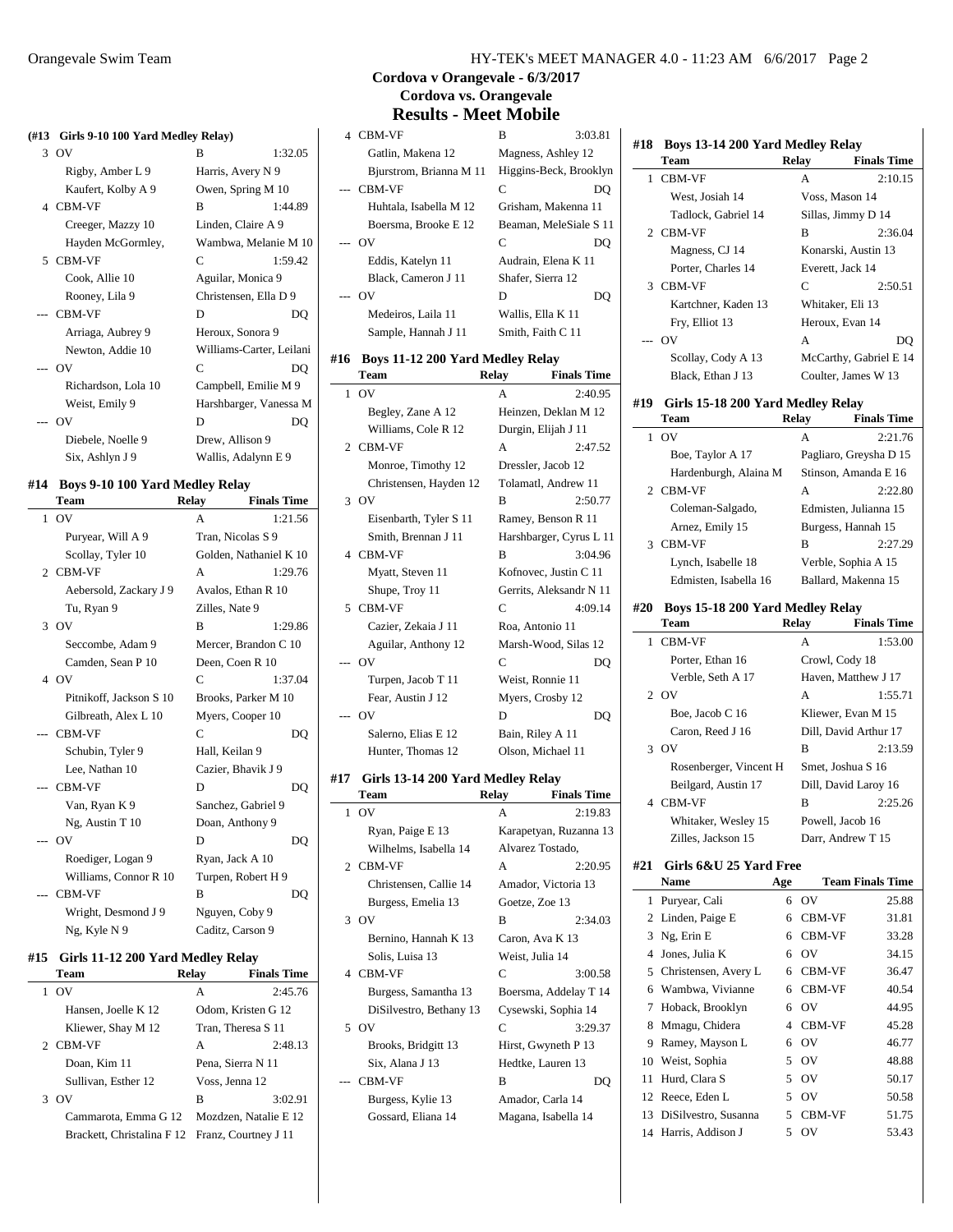|                | $(\#21 \text{ Girls } 6\&U 25 \text{ Yard Free})$ |                |                |                         |
|----------------|---------------------------------------------------|----------------|----------------|-------------------------|
| 15             | Sjoberg, Elyse                                    | 6              | OV             | 53.86                   |
| 16             | Patterson, Uma                                    | 6              | OV             | 56.13                   |
|                | 17 Caditz, Leora                                  | 6              | <b>CBM-VF</b>  | 56.69                   |
| 18             | Fisher, Amelia                                    | 5              | <b>OV</b>      | 1:00.51                 |
| 19             | Kearney, Aryana                                   | $\overline{4}$ | O <sub>V</sub> | 1:04.66                 |
| 20             | Brush, Riley                                      | 5              | OV             | 1:09.73                 |
| 21             | Sjoberg, Elena                                    | 6              | OV             | 1:14.27                 |
| 22             | Edwards, Khloe N                                  | 5              | CBM-VF         | 1:19.69                 |
| 23             | Boersma, Lydia M                                  | 5              | CBM-VF         | 1:41.94                 |
| 24             | Tu, Sophia S                                      | 5              | CBM-VF         | 3:02.31                 |
| $\overline{a}$ | Matzinger, Hailey M                               | 5              | CBM-VF         | D <sub>O</sub>          |
| #22            | Boys 6&U 25 Yard Free                             |                |                |                         |
|                | <b>Name</b>                                       | Age            |                | <b>Team Finals Time</b> |
| 1              | Brady, Cade I                                     | 6              | OV             | 26.36                   |
|                | 2 Rutherford, Gavin                               | 6              | OV             | 31.53                   |
| 3              | Harris, Trevor J                                  | 6              | OV             | 32.92                   |
|                | 4 Graf, Landon                                    | 6              | OV             | 38.26                   |
| 5              | Krepich, Andrew                                   | 6              | OV             | 39.22                   |
| 6              | Durgin, Isaac                                     | 6              | OV             | 41.69                   |
| 7              | Knobbe, Adam                                      | 6              | CBM-VF         | 42.16                   |
| 8              | Ezzell, Paul                                      | 6              | O <sub>V</sub> | 44.17                   |
| 9              | Kasturi, Varun                                    | 5              | <b>OV</b>      | 45.12                   |
| 10             | O'Connell, Myles                                  | 6              | <b>OV</b>      | 45.19                   |
| 11             | Wright, Brandon C                                 | 6              | <b>CBM-VF</b>  | 52.34                   |
| 12             | Rougier, Jacob                                    | 6              | OV             | 53.43                   |
| 13             | Nguyen, Cory                                      | 5              | CBM-VF         | 54.26                   |
| 14             | Wallis, Mason                                     | 5              | OV             | 56.30                   |
| 15             | Turner, Miles                                     | 5              | OV             | 56.92                   |
| 16             | Turner, Colin                                     | 4              | OV             | 1:00.63                 |
| 17             | Beaman, Saimoni N                                 | 5              | <b>CBM-VF</b>  | 1:07.69                 |
| 18             | Gilbreath, Kamden                                 | 6              | OV             | 1:07.88                 |
| 19             | Snider, Talon                                     | 6              | OV             | 1:12.16                 |
| 20             | O'Connors, Declan                                 | 6              | OV             | 1:17.92                 |
| 21             | Pocus, Wyatt                                      | 5              | CBM-VF         | 1:46.21                 |
| 22             | Bell, Ronan                                       | $\overline{4}$ | CBM-VF         | 1:58.87                 |
| ---            | Shupe, Finn                                       | 5              | <b>CBM-VF</b>  | DO                      |
| #23            | Girls 7-8 25 Yard Free                            |                |                |                         |
|                | Name                                              | Age            |                | <b>Team Finals Time</b> |
| 1              | Tolamatl, Magdalena                               | 8              | CBM-VF         | 22.11                   |
| 2              | Albert, Norah E                                   | 7              | OV             | 24.20                   |
| 3              | Hurd, Carolyn C                                   | 8              | OV             | 25.57                   |
| $\overline{4}$ | Van, Isabella T                                   | 7              | CBM-VF         | 25.91                   |
| 5              | Reece, Nova R                                     | 7              | OV             | 25.97                   |
| 6              | Maddux, Maya                                      | 7              | OV             | 26.12                   |
| 7              | Amador, Fatima                                    | 7              | CBM-VF         | 26.16                   |
| 8              | Patterson, Kora                                   | 8              | OV             | 26.28                   |
| 9              | Wilson, Harlie S                                  | 8              | CBM-VF         | 26.33                   |
| 10             | Heinzen, Gwyndolin F                              | 7              | OV             | 26.63                   |
| 11             | Mendoza, Jasmine                                  | 8              | OV             | 27.82                   |
| 12             | Chavez, Ariana M                                  | 8              | OV             | 29.84                   |
|                |                                                   |                |                |                         |

 Small, Macey 8 OV 34.48 Gabrielli, Elisa 8 OV 34.85 Shupe, Aubrey 7 CBM-VF 36.02

#### **Cordova v Orangevale - 6/3/2017 Cordova vs. Orangevale Results - Meet Mobile**

|                | results                      |     | . TATCCI TATANIIC |                         |
|----------------|------------------------------|-----|-------------------|-------------------------|
|                | 16 Brush, Celeste            |     | 7 OV              | 38.58                   |
| 17             | Hamlett, Ori I               |     | 7 CBM-VF          | 39.59                   |
| 18             | Yanez, Ilianna               | 7   | CBM-VF            | 44.65                   |
| 19             | Magennis, Eva                | 8   | <b>OV</b>         | 52.44                   |
| 20             | Sanchez, Aleigha E           | 7   | CBM-VF            | 56.19                   |
|                |                              |     |                   |                         |
| #24            | Boys 7-8 25 Yard Free        |     |                   |                         |
|                | Name                         | Age |                   | <b>Team Finals Time</b> |
| 1              | Camden, Scott P              | 8   | ov                | 19.66                   |
| 2              | Turner, Harry                | 8   | OV                | 19.97                   |
| 3              | Jenkins, Jack T              | 8   | OV                | 21.62                   |
| $\overline{4}$ | Penman, Wyatt L              | 8   | OV                | 21.71                   |
| 5              | Ramey, Emerson J             | 8   | OV                | 22.12                   |
| 6              | Boersma, Spencer T           | 8   | CBM-VF            | 23.19                   |
| 7              | Kaufert, Kyle                | 8   | OV                | 23.82                   |
| 8              | Bain, Jacoby J               | 8   | OV                | 24.00                   |
| 9              | Dyer, Samuel N               | 8   | OV                | 28.58                   |
| 10             | Jones, Nathan                | 8   | OV                | 28.99                   |
| 11             | Harter, Mason O              | 8   | OV                | 30.54                   |
| 12             | Knobbe, Eric                 | 7   | CBM-VF            | 31.75                   |
| 13             | Eisenbarth, Ryder P          | 7   | OV                | 32.42                   |
|                | 14 Comer, Devan L            | 7   | OV                | 33.87                   |
| 15             | Hunter, Oliver               | 8   | OV                | 33.88                   |
| 16             | Audrain, Alden               | 8   | OV                | 34.81                   |
| 17             | Dyer, Maxwell S              | 8   | OV                | 34.95                   |
| 18             | Gatlin, Luke                 | 8   | CBM-VF            | 36.12                   |
| 19             | Keller, Carter               | 7   | CBM-VF            | 37.05                   |
| 20             | Cazier, Xijvien              | 7   | CBM-VF            | 39.17                   |
| 21             | Campbell, Thomas             | 7   | <b>OV</b>         | 39.26                   |
| 22             | Yeti, Icarus T               | 7   | CBM-VF            | 43.56                   |
| 23             | Bell, Desmond                | 8   | CBM-VF            | 44.54                   |
| 24             | Pocus, Thomas                | 7   | CBM-VF            | 45.89                   |
|                | 25 Karapetyan, Shaunt        | 7   | <b>OV</b>         | 51.11                   |
|                | 26 Weist, Christian          | 7   | OV                | 58.19                   |
| ---            | Beaman,                      | 8   | CBM-VF            | DQ                      |
|                |                              |     |                   |                         |
| #25            | Girls 9-10 25 Yard Free      |     |                   |                         |
|                | Name                         | Age |                   | <b>Team Finals Time</b> |
| 1              | Nava, Paige                  | 10  | CBM-VF            | 15.90                   |
|                | 2 Alvarez Tostado, Zoe 10 OV |     |                   | 16.32                   |
| 3              | Dressler, Kaiya              | 10  | CBM-VF            | 17.79                   |
| 4              | Christensen, Isabella        | 9   | CBM-VF            | 17.90                   |
| 5              | Kaufert, Kolby A             | 9   | OV                | 17.99                   |
| 6              | Krepich, Allison K           | 9   | OV                | 19.38                   |
| 7              | Rigby, Amber L               | 9   | OV                | 19.66                   |
| 8              | Campbell, Emilie M           | 9   | OV                | 20.81                   |
| 9              | Hayden McGormley,            | 10  | CBM-VF            | 20.97                   |
| 10             | Owen, Spring M               | 10  | OV                | 21.09                   |
| 11             | Linden, Claire A             | 9   | CBM-VF            | 21.70                   |
| 12             | Newton, Addie                | 10  | CBM-VF            | 21.93                   |
| 13             | Rooney, Lila                 | 9   | CBM-VF            | 22.59                   |
| 14             | Brewer, Madison G            | 9   | OV                | 22.73                   |
| 15             | Cook, Allie                  | 10  | CBM-VF            | 23.07                   |
| 16             | Aguilar, Monica              | 9   | CBM-VF            | 25.15                   |
| 17             | Richardson, Lola             | 10  | OV                | 26.91                   |
| 18             | Drew, Allison                | 9   | OV                | 30.24                   |
| 19             | Williams-Carter,             | 10  | CBM-VF            | 30.62                   |
|                |                              |     |                   |                         |

| 21             | Six, Ashlyn J                         | 9        | OV                      | 33.17          |
|----------------|---------------------------------------|----------|-------------------------|----------------|
|                | 22 Lamoure, Caroline                  | 10       | O <sub>V</sub>          | 38.69          |
| #26            | Boys 9-10 25 Yard Free<br><b>Name</b> | Age      | <b>Team Finals Time</b> |                |
| 1              | Golden, Nathaniel K                   | 10       | OV                      | 15.25          |
| $\overline{2}$ | Scollay, Tyler                        | 10       | OV                      | 15.93          |
| 3              | Brooks, Parker M                      | 10       | OV                      | 16.74          |
| 4              | Pitnikoff, Jackson S                  | 10       | OV                      | 17.59          |
| 5              | Seccombe, Adam                        | 9        | OV                      | 17.99          |
| 6              | Zilles, Nate                          | 9        | CBM-VF                  |                |
|                |                                       |          | O <sub>V</sub>          | 19.32          |
| 7              | Deen, Coen R                          | 10       | CBM-VF                  | 19.40          |
| 8              | Aebersold, Zackary J                  | 9        |                         | 19.67          |
| 9              | Ryan, Jack A                          | 10       | OV                      | 20.50          |
| 10             | Williams, Connor R                    | 10       | OV                      | 20.66          |
| 11             | Ng, Austin T                          | 10       | CBM-VF                  | 20.93          |
| 12             | Cazier, Bhavik J                      | 9        | CBM-VF                  | 24.66          |
| 13             | Myers, Cooper                         | 10       | OV                      | 25.37          |
|                | 14 Caditz, Carson                     | 9        | CBM-VF                  | 26.03          |
| 15             | Nguyen, Coby                          | 9        | CBM-VF                  | 26.29          |
| 16             | Immordino, Kaisei                     | 9        | CBM-VF                  | 26.39          |
|                | 17 Roediger, Logan                    | 9        | OV                      | 27.34          |
|                | 18 Sanchez, Gabriel                   | 9        | CBM-VF                  | 29.28          |
| 19             | Darr, John P                          | 9        | CBM-VF                  | 32.56          |
| #27            | Girls 11-12 50 Yard Free              |          |                         |                |
|                | Name                                  | Age      | <b>Team Finals Time</b> |                |
| 1              | Tran, Theresa S                       | 11       | OV                      | 31.64          |
| $\overline{2}$ | Shafer, Sierra                        | 12       | OV                      | 33.27          |
| 3              | Sullivan, Esther                      | 12       | CBM-VF                  | 35.39          |
| 4              | Pena, Sierra N                        | 11       | CBM-VF                  | 35.53          |
| 5              | Voss, Jenna                           | 12       | CBM-VF                  | 35.97          |
| 6              | Bjurstrom, Brianna M                  | 11       | CBM-VF                  | 36.17          |
| 7              | Doan, Kim                             | 11       | CBM-VF                  | 36.38          |
|                | 8 Cammarota, Emma G                   | 12       | OV                      | 38.21          |
| 9              | Brackett, Christalina F               | 12       | OV                      | 38.45          |
| 10             |                                       | 12       | OV                      | 39.37          |
| 11             | Kliewer, Shay M<br>Magness, Ashley    | 12       |                         | 39.88          |
|                |                                       |          | CBM-VF                  |                |
| 12<br>13       | Audrain, Elena K                      | 11<br>12 | ov<br>OV                | 40.58<br>40.60 |
|                | Hansen, Joelle K<br>Smith, Faith C    |          |                         |                |
| 14             |                                       | 11       | ov                      | 41.88          |
| 15             | Grisham, Makenna                      | 11       | CBM-VF                  | 43.78          |
| 16             | Harris, Kylie M                       | 11       | OV                      | 43.92          |
| 17             | Medeiros, Laila                       | 11       | OV                      | 45.27          |
| 18             | Wallis, Ella K                        | 11       | OV                      | 46.50          |
| 19             | Marsh-Wood, Grace                     | 12       | CBM-VF                  | 49.33          |
| 20             | Beaman, MeleSiale S                   | 11       | CBM-VF                  | 50.65          |
| 21             | Eddis, Katelyn                        | 11       | ov                      | 56.24          |
| #28            | Boys 11-12 50 Yard Free<br>Name       | Age      | <b>Team Finals Time</b> |                |
| 1              | Williams, Cole R                      | 12       | OV                      | 31.62          |
| 2              | Heinzen, Deklan M                     | 12       | ov                      |                |
| 3              | Tolamatl, Andrew                      | 11       | CBM-VF                  | 32.11<br>33.64 |
| 4              | Smith, Brennan J                      | 11       | OV                      |                |
|                |                                       |          |                         | 35.18          |
| 5              | Eisenbarth, Tyler S                   | 11       | ov                      | 35.47          |

Heroux, Sonora 9 CBM-VF 31.98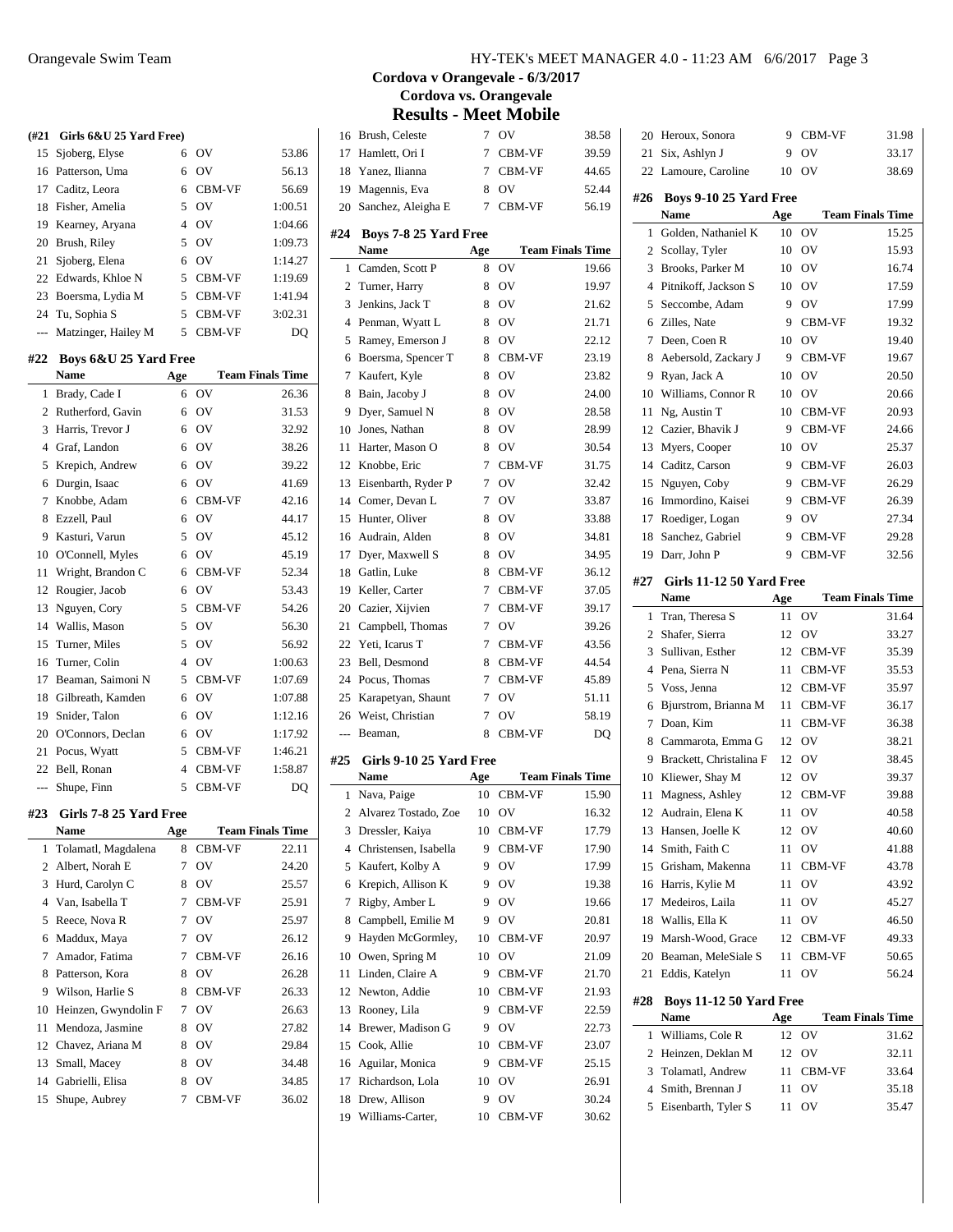| (#28 | <b>Boys 11-12 50 Yard Free)</b>  |      |                |                         |
|------|----------------------------------|------|----------------|-------------------------|
| 6    | Bain, Riley A                    | 11   | OV             | 36.26                   |
| 7    | Kofnovec, Justin C               | 11   | CBM-VF         | 36.64                   |
| 8    | Weist, Ronnie                    | 11   | O <sub>V</sub> | 37.92                   |
| 9    | Monroe, Timothy                  |      | 12 CBM-VF      | 38.24                   |
| 10   | Salerno, Elias E                 |      | 12 OV          | 38.54                   |
| 11   | Gerrits, Aleksandr N             | 11 - | CBM-VF         | 38.68                   |
| 12   | Cazier, Zekaia J                 | 11   | CBM-VF         | 39.66                   |
| 13   | Fear, Austin J                   | 12   | <b>OV</b>      | 39.73                   |
| 14   | Hunter, Thomas                   | 12   | <b>OV</b>      | 41.70                   |
| 15   | Olson, Michael                   | 11   | O <sub>V</sub> | 41.80                   |
| 16   | Aguilar, Anthony                 | 12   | CBM-VF         | 44.28                   |
| 17   | Myatt, Steven                    | 11 - | CBM-VF         | 44.62                   |
| 18   | Goetze, Zachary                  | 11 - | CBM-VF         | 53.33                   |
| 19   | Myers, Crosby                    |      | 12 OV          | 55.04                   |
| 20   | Neill, Gabriel                   | 11 - | CBM-VF         | 1:08.74                 |
| 21   | Marsh-Wood, Silas                | 12   | CBM-VF         | 1:11.91                 |
|      |                                  |      |                |                         |
| #29  | Girls 13-14 50 Yard Free<br>Name | Age  |                | <b>Team Finals Time</b> |
| 1    | Alvarez Tostado,                 | 13   | OV             | 29.35                   |
| 2    | Goetze, Zoe                      | 13   | CBM-VF         | 31.50                   |
| 3    | Karapetyan, Ruzanna              | 13   | <b>OV</b>      | 32.61                   |
| 4    | Magana, Isabella                 |      | 14 CBM-VF      | 33.23                   |
| 5    | Burgess, Emelia                  |      | 13 CBM-VF      | 33.48                   |
| 6    | Solis, Luisa                     |      | 13 OV          | 34.39                   |
| 7    | Caron, Ava K                     |      | 13 OV          | 35.02                   |
| 8    | Burgess, Kylie                   | 13   | <b>CBM-VF</b>  | 35.59                   |
| 9    | Brooks, Bridgitt                 |      | 13 OV          | 36.08                   |
| 10   | Burgess, Samantha                |      | 13 CBM-VF      | 36.46                   |
| 11   | Amador, Carla                    |      | 14 CBM-VF      | 37.22                   |
| 12   | DiSilvestro, Bethany             |      | 13 CBM-VF      | 37.55                   |
| 13   | Cysewski, Sophia                 | 14   | CBM-VF         | 40.50                   |
| 14   | Boersma, Addelay T               |      | 14 CBM-VF      | 40.58                   |
| 15   | Hedtke, Lauren                   |      | 13 OV          | 42.25                   |
| 16   | Cazier, Jouette                  | 13   | CBM-VF         | 45.73                   |
| 17   | Beaman, Taiti N                  | 13   | CBM-VF         | 2:37.70                 |
| #30  | <b>Boys 13-14 50 Yard Free</b>   |      |                |                         |
|      | Name                             | Age  |                | <b>Team Finals Time</b> |
| 1    | Coulter, James W                 | 13   | ov             | 25.97                   |
| 2    | West, Josiah                     | 14   | CBM-VF         | 27.12                   |
| 3    | Tadlock, Gabriel                 | 14   | CBM-VF         | 29.16                   |
| 4    | Sillas, Jimmy D                  | 14   | CBM-VF         | 29.39                   |
| 5    | Porter, Charles                  | 14   | CBM-VF         | 29.83                   |
| 6    | Black, Ethan J                   | 13   | OV             | 29.84                   |
| 7    | Everett, Jack                    | 14   | CBM-VF         | 31.35                   |
| 8    | Magness, CJ                      | 14   | CBM-VF         | 32.30                   |
| 9    | McCarthy, Gabriel E              | 14   | OV             | 32.36                   |
| 10   | Whitaker, Eli                    | 13   | CBM-VF         | 35.24                   |
| 11   | Kartchner, Kaden                 | 13   | CBM-VF         | 35.30                   |
| 12   | Heroux, Evan                     | 14   | CBM-VF         | 35.50                   |
| 13   | Fry, Elliot                      | 13   | CBM-VF         | 37.25                   |
| 14   | Konarski, Austin                 | 13   | CBM-VF         | 37.88                   |
|      |                                  |      |                |                         |

# Orangevale Swim Team HY-TEK's MEET MANAGER 4.0 - 11:23 AM 6/6/2017 Page 4

# **Cordova v Orangevale - 6/3/2017 Cordova vs. Orangevale Results - Meet Mobile**

| Name<br>Age<br>Lynch, Isabelle<br>CBM-VF<br>1<br>18<br>15<br>Burgess, Hannah<br>CBM-VF<br>2 | <b>Team Finals Time</b> |
|---------------------------------------------------------------------------------------------|-------------------------|
|                                                                                             |                         |
|                                                                                             | 30.50                   |
|                                                                                             | 30.69                   |
| 3<br>Arnez, Emily<br>CBM-VF<br>15                                                           | 30.82                   |
| Stinson, Amanda E<br>OV<br>4<br>16                                                          | 31.97                   |
| Edmisten, Isabella<br>16<br>CBM-VF<br>5                                                     | 31.99                   |
| Ballard, Makenna<br>15<br>CBM-VF<br>6                                                       | 32.04                   |
| 7<br>DiSilvestro, Grace<br>CBM-VF<br>16                                                     | 33.01                   |
| Villavicenio, Camille<br>CBM-VF<br>15<br>8                                                  | 38.97                   |
| #32<br><b>Boys 15-18 50 Yard Free</b>                                                       |                         |
| <b>Name</b><br>Age                                                                          | <b>Team Finals Time</b> |
| CBM-VF<br>Porter, Ethan<br>1<br>16                                                          | 22.95                   |
| Dill, David Arthur<br>17<br>OV<br>2                                                         | 26.38                   |
| 3<br>Haven, Matthew J<br>CBM-VF<br>17                                                       | 26.50                   |
| OV<br>Beilgard, Austin<br>4<br>17                                                           | 26.60                   |
| Caron, Reed J<br>OV<br>16<br>5                                                              | 26.84                   |
| Weist, Andrew<br>OV<br>6<br>17                                                              | 28.15                   |
| Zilles. Jackson<br>15<br>CBM-VF<br>7                                                        | 28.28                   |
| Whitaker, Wesley<br>CBM-VF<br>15<br>8                                                       | 29.00                   |
| 9<br>Smet, Joshua S<br>OV<br>16                                                             | 29.12                   |
| Darr, Andrew T<br>15<br>CBM-VF<br>10                                                        | 29.80                   |
|                                                                                             | 29.90                   |
|                                                                                             |                         |
| Powell, Jacob<br>CBM-VF<br>16<br>11                                                         |                         |
| 12<br>Cohen, Sean<br>15<br>OV                                                               | 37.22                   |
| #33<br>Girls 6&U 25 Yard Back                                                               |                         |
| Name<br>Age                                                                                 | <b>Team Finals Time</b> |
| OV<br>Puryear, Cali<br>6<br>1                                                               | 28.53                   |
| Ng, Erin E<br>2<br>6<br>CBM-VF                                                              | 34.81                   |
| 3<br>Linden, Paige E<br>CBM-VF<br>6                                                         | 45.31                   |
| $\overline{4}$<br>Jones, Julia K<br>OV<br>6                                                 | 46.89                   |
| CBM-VF<br>5<br>Christensen, Avery L<br>6                                                    | 47.76                   |
| Ramey, Mayson L<br>OV<br>6<br>6                                                             | 48.46                   |
| Wambwa, Vivianne<br>CBM-VF<br>7<br>6                                                        | 56.06                   |
| OV<br>8<br>Hoback, Brooklyn<br>6                                                            | 59.84                   |
| Sjoberg, Elyse<br>OV<br>9<br>6                                                              | 1:01.64                 |
| Patterson, Uma<br>OV<br>10<br>6                                                             | 1:03.33                 |
| Kearney, Aryana<br>4<br>OV<br>11                                                            | 1:04.76                 |
| 12<br>Reece, Eden L<br>5<br>OV                                                              | 1:05.50                 |
| Brush, Riley<br>$\overline{\text{O}}\text{V}$<br>5<br>13                                    | 1:09.16                 |
| OV<br>14<br>Sjoberg, Elena<br>6                                                             | 1:10.66                 |
| 15<br>Caditz, Leora<br>CBM-VF<br>6                                                          | 1:20.34                 |
| OV<br>Hurd, Clara S<br>5<br>$---$                                                           | DO                      |
| --- DiSilvestro, Susanna<br>5<br>CBM-VF                                                     | DQ                      |
| Tu, Sophia S<br>5<br>CBM-VF<br>---                                                          | DO                      |
| 5<br>Edwards, Khloe N<br>CBM-VF<br>$---$                                                    | DQ                      |
| 5<br>Weist, Sophia<br>OV<br>$---$                                                           | DQ                      |
| Matzinger, Hailey M<br>5<br>CBM-VF<br>$---$                                                 | DQ                      |
| Mmagu, Chidera<br>4<br>CBM-VF<br>$---$                                                      | DQ                      |
| Harris, Addison J<br>5<br>ov<br>$---$                                                       | DQ                      |
| Boersma, Lydia M<br>5<br>CBM-VF<br>$---$                                                    | DQ                      |
|                                                                                             |                         |
| #34<br>Boys 6&U 25 Yard Back<br><b>Name</b><br>Age                                          | <b>Team Finals Time</b> |

Rougier, Jacob 6 OV 40.83

| 3              | Harris, Trevor J                     | 6               | OV            | 44.97                   |
|----------------|--------------------------------------|-----------------|---------------|-------------------------|
| 4              | Graf, Landon                         | 6               | OV            | 46.97                   |
| 5              | Knobbe, Adam                         | 6               | CBM-VF        | 47.05                   |
| 6              | Rutherford, Gavin                    | 6               | OV            | 47.21                   |
| 7              | Snider, Talon                        | 6               | OV            | 51.16                   |
| 8              | Kasturi, Varun                       | 5               | OV            | 52.82                   |
| 9              | Durgin, Isaac                        | 6               | OV            | 55.80                   |
| 10             | Ezzell, Paul                         | 6               | OV            | 57.33                   |
| 11             | Beaman, Saimoni N                    | 5               | CBM-VF        | 1:02.60                 |
| 12             | Gilbreath, Kamden                    | 6               | OV            | 1:04.90                 |
| 13             | Krepich, Andrew                      | 6               | OV            | 1:10.26                 |
| 14             | Pocus, Wyatt                         | 5               | CBM-VF        | 1:59.20                 |
| 15             | O'Connors, Declan                    | 6               | OV            | 2:08.05                 |
| ---            | Wright, Brandon C                    |                 | 6 CBM-VF      | DQ                      |
| $---$          | Bell, Ronan                          |                 | 4 CBM-VF      | DQ                      |
| $\overline{a}$ | O'Connell, Myles                     | 6               | OV            | DQ                      |
| $\cdots$       | Turner, Miles                        | 5               | OV            | DQ                      |
| ---            | Wallis, Mason                        | 5               | OV            | DQ                      |
| ---            | Nguyen, Cory                         | 5               | CBM-VF        | DQ                      |
| #35            | Girls 7-8 25 Yard Back               |                 |               |                         |
|                | Name                                 | Age             |               | <b>Team Finals Time</b> |
| 1              | Tran, Sarah S                        | 8               | OV            | 27.41                   |
| 2              | Van, Isabella T                      | 7               | <b>CBM-VF</b> | 27.90                   |
| 3              | Lee, Emily L                         | 7               | OV            | 29.62                   |
| $\overline{4}$ | Roa, Zoe                             | 8               | CBM-VF        | 29.71                   |
| 5              | Turner, Ellis D                      | 7               | OV            | 29.98                   |
| 6              | Blair, Kate O                        | 7               | OV            | 30.49                   |
| 7              | Fry, Emelia                          | 8               | CBM-VF        | 30.59                   |
| 8              | Mercer, Nikki K                      | 8               | OV            | 31.67                   |
|                |                                      |                 |               |                         |
| 9              | Franz, Allison J                     | 8               | OV            |                         |
| 10             | Voss, Julie                          | 8               | CBM-VF        | 32.96<br>34.18          |
| 11             | Kearney, Aurora D                    | $7^{\circ}$     | OV            | 35.37                   |
| 12             | Hayden McGormley,                    | $7^{\circ}$     | CBM-VF        | 36.16                   |
| 13             |                                      | $7^{\circ}$     | CBM-VF        | 38.06                   |
| 14             | Shupe, Aubrey<br>Guinn, Keira A      | 8               | OV            | 44.69                   |
| 15             | Yanez, Ilianna                       | $7\overline{ }$ | CBM-VF        | 51.88                   |
| 16             | Sanchez, Aleigha E                   | 7               | CBM-VF        | 1:12.07                 |
|                |                                      |                 |               |                         |
| #36            | Boys 7-8 25 Yard Back                |                 |               |                         |
|                | Name                                 | Age             |               | <b>Team Finals Time</b> |
| 1              | Harshbarger, Dustin L                | 8               | OV            | 26.73                   |
| 2              | Begley, Rhys E                       | 8               | OV            | 28.34                   |
| 3              | Penman, Wyatt L                      | 8               | OV            | 29.65                   |
| 4              | Curl, Joshua                         | 8               | CBM-VF        | 29.95                   |
| 5              | Dyer, Samuel N                       | 8               | OV            | 37.38                   |
| 6              | Knobbe, Eric                         | 7               | CBM-VF        | 38.23                   |
| 7              | Harter, Mason O                      | 8               | OV            | 38.39                   |
| 8              | Edwards, Xander M                    | 8               | CBM-VF        | 42.92                   |
| 9              | Hartono, Owen D                      | 8               | CBM-VF        | 44.51                   |
| 10             | Karapetyan, Shaunt                   | 7               | OV            | 55.13                   |
| 11             | Gatlin, Luke                         | 8               | CBM-VF        | 56.07                   |
| 12             | Sweeney, Xavier J                    | 8               | CBM-VF        | 57.06                   |
| ---            | Engellenner, Quentin                 | 8               | CBM-VF        | X48.23                  |
| ---            | Beaman,                              | 8               | CBM-VF        | X1:34.86                |
| ---            | Campbell, Thomas<br>Weist, Christian | 7<br>7          | OV<br>OV      | DQ<br>DQ                |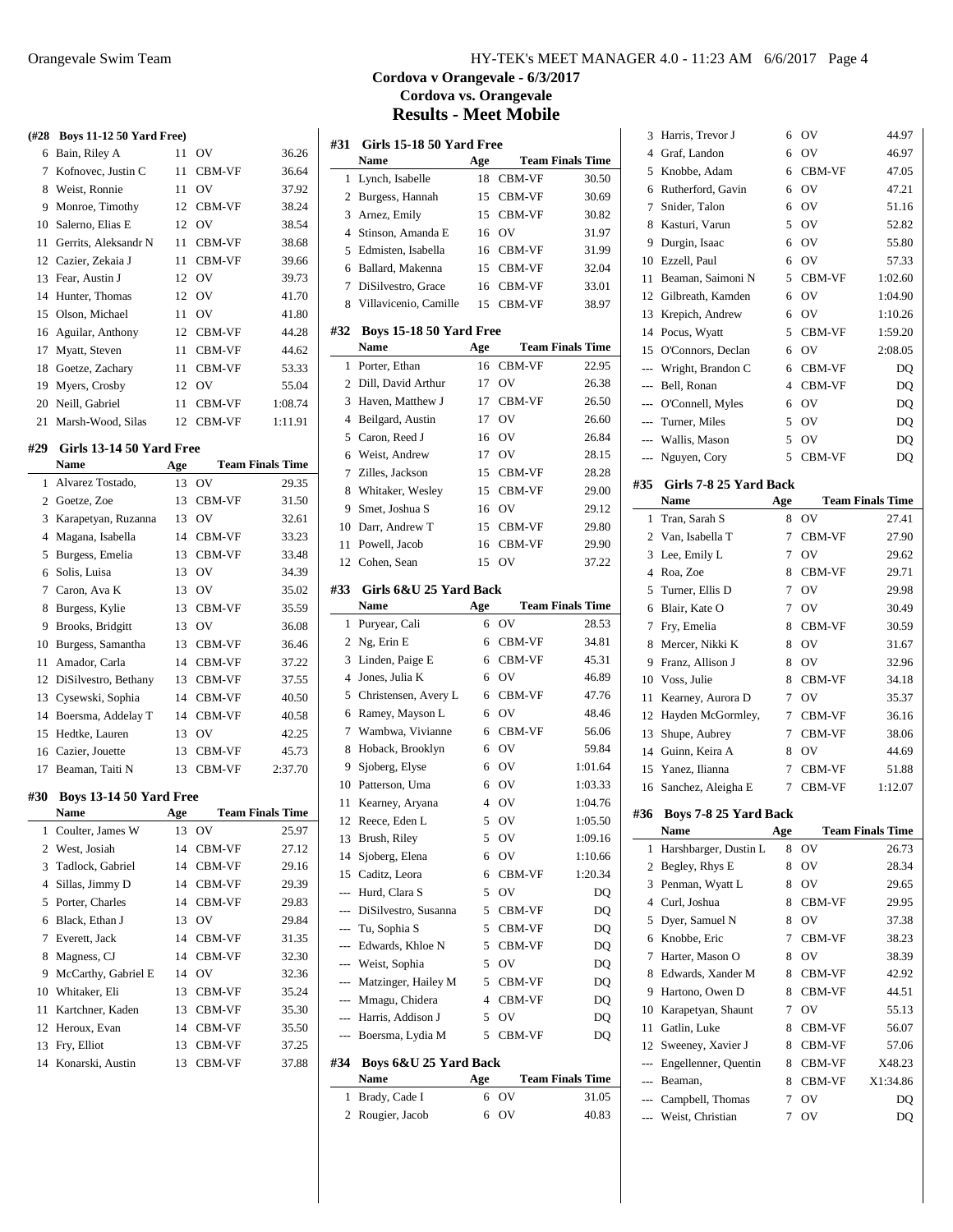|     | (#36 Boys 7-8 25 Yard Back)           |     |                  |                         |
|-----|---------------------------------------|-----|------------------|-------------------------|
|     | Yeti, Icarus T                        | 7   | CBM-VF           | D <sub>O</sub>          |
| #37 | <b>Girls 9-10 25 Yard Back</b>        |     |                  |                         |
|     | Name                                  | Age |                  | <b>Team Finals Time</b> |
| 1   | Dressler, Kaiya                       |     | 10 CBM-VF        | 21.69                   |
|     | 2 Brewer, Hailey M                    | 9   | OV               | 22.19                   |
|     | 3 Creeger, Mazzy                      | 10  | CBM-VF           | 22.87                   |
|     | 4 Rocker Hooper, Presley 10 OV        |     |                  | 23.74                   |
| 5   | Mozdzen, Suzanne S                    | 10  | <b>OV</b>        | 24.21                   |
| 6   | Nava, Paige                           | 10  | CBM-VF           | 24.41                   |
| 7   | Weist, Emily                          | 9   | OV               | 26.24                   |
| 8   | Owen, Spring M                        | 10  | <b>OV</b>        | 26.31                   |
| 9   | Arriaga, Aubrey                       | 9   | CBM-VF           | 29.06                   |
|     | 10 Diebele, Noelle                    | 9   | <b>OV</b>        | 29.16                   |
| 11  | Cook, Allie                           | 10  | CBM-VF           | 29.64                   |
| 12  | Harshbarger, Vanessa                  | 9   | OV               | 30.76                   |
|     | 13 Wallis, Adalynn E                  | 9.  | OV               | 32.25                   |
|     | 14 Williams-Carter,                   | 10  | CBM-VF           | 32.95                   |
|     | 15 Newton, Addie                      | 10  | CBM-VF           | 37.79                   |
|     | --- Christensen, Ella D               | 9   | CBM-VF           | DO                      |
|     |                                       |     |                  |                         |
| #38 | Boys 9-10 25 Yard Back<br><b>Name</b> | Age |                  | <b>Team Finals Time</b> |
| 1   | Tran, Nicolas S                       | 9   | OV               | 21.21                   |
| 2   | Hall, Keilan                          | 9   | CBM-VF           | 22.76                   |
| 3   | Zilles, Nate                          | 9   | CBM-VF           | 24.75                   |
|     | 4 Cook, Micah V                       | 10  | OV               | 24.80                   |
|     | 5 Camden, Sean P                      | 10  | OV               | 24.86                   |
|     |                                       |     |                  |                         |
|     | 6 Schubin, Tyler                      | 9.  | CBM-VF<br>CBM-VF | 26.13<br>27.78          |
| 7   | Ng, Austin T                          | 10  |                  |                         |
| 8   | Turpen, Robert H                      | 9   | OV               | 28.78                   |
|     | 9 Van, Ryan K                         | 9   | CBM-VF           | 29.28                   |
| 10  | Sanchez, Gabriel                      | 9.  | CBM-VF           | 31.11                   |
|     | 11 Caditz, Carson                     | 9   | CBM-VF           | 31.75                   |
|     | 12 Darr, John P                       | 9   | <b>CBM-VF</b>    | 32.69                   |
| 13  | Roediger, Logan                       | 9   | <b>OV</b>        | 33.87                   |
|     | --- Cazier, Bhavik J                  | 9.  | CBM-VF           | DQ                      |
| --- | Wright, Desmond J                     | 9   | <b>CBM-VF</b>    | DQ                      |
|     | Nguyen, Coby                          |     | 9 CBM-VF         | DQ                      |
| #39 | Girls 11-12 50 Yard Back              |     |                  |                         |
|     | Name                                  | Age |                  | <b>Team Finals Time</b> |
| 1   | Doan, Kim                             | 11  | CBM-VF           | 41.81                   |
|     | 2 Black, Cameron J                    | 11  | OV               | 42.56                   |
| 3   | Shafer, Sierra                        | 12  | OV               | 44.09                   |
|     | 4 Voss, Jenna                         | 12  | CBM-VF           | 44.40                   |
| 5   | Higgins-Beck,                         | 12  | CBM-VF           | 46.20                   |
| 6   | Rigby, Amanda D                       | 11  | OV               | 47.58                   |
|     | Hansen, Joelle K                      | 12  | O <sub>V</sub>   | 48.99                   |
| 7   | Audrain, Elena K                      | 11  | OV               | 50.32                   |
| 8   |                                       |     |                  |                         |
| 9   | Franz, Courtney J                     | 11  | OV               | 51.49                   |
| 10  |                                       | 11  | OV               | 52.00                   |
| 11  | Sample, Hannah J<br>Odom, Kristen G   | 12  | OV               | 53.36                   |
| 12  | Huhtala, Isabella M                   | 12  | CBM-VF           | 54.51                   |

# **Cordova v Orangevale - 6/3/2017 Cordova vs. Orangevale**

**Results - Meet Mobile**

| 14             | Avalos, Aria                           | 11       | CBM-VF       | 1:09.82                 |
|----------------|----------------------------------------|----------|--------------|-------------------------|
| ---            | Marsh-Wood, Grace                      | 12       | CBM-VF       | DQ                      |
| #40            | Boys 11-12 50 Yard Back<br>Name        | Age      |              | <b>Team Finals Time</b> |
| 1              | Williams, Cole R                       | 12       | OV           | 36.46                   |
| $\overline{2}$ | Christensen, Hayden                    | 12       | CBM-VF       | 36.79                   |
| 3              | Durgin, Elijah J                       | 11       | OV           | 43.15                   |
| $\overline{4}$ | Shupe, Troy                            | 11       | CBM-VF       | 44.73                   |
| 5              | Harshbarger, Cyrus L                   | 11       | OV           | 46.80                   |
| 6              | Cazier, Zekaia J                       | 11       | CBM-VF       | 48.54                   |
| 7              | Penman, Bode M                         | 11       | OV           | 48.71                   |
| 8              | Kofnovec, Justin C                     | 11       | CBM-VF       | 50.33                   |
| 9              | Roa, Antonio                           | 11       | CBM-VF       | 50.43                   |
| 10             | Monroe, Timothy                        | 12       | CBM-VF       | 50.88                   |
| 11             | Tolamatl, Andrew                       | 11       | CBM-VF       | 52.79                   |
| 12             | Turpen, Jacob T                        | 11       | OV           | 53.08                   |
| 13             | Ramey, Benson R                        | 11       | OV           | 55.20                   |
| 14             | Myatt, Steven                          | 11       | CBM-VF       | 58.39                   |
| $\overline{a}$ | Marsh-Wood, Silas                      | 12       | CBM-VF       | DO                      |
| $\overline{a}$ | Myers, Crosby                          | 12       | OV           | DQ                      |
|                |                                        |          |              |                         |
| #41            | Girls 13-14 50 Yard Back               |          |              |                         |
|                | <b>Name</b>                            | Age      |              | <b>Team Finals Time</b> |
| 1              | Ryan, Paige E                          | 13       | OV           | 37.74                   |
| $\overline{c}$ | Bernino, Hannah K                      | 13       | OV           | 40.58                   |
| 3              | Weist, Julia                           | 14       | OV           | 43.05                   |
| $\overline{4}$ | Brooks, Bridgitt                       | 13       | OV           | 45.15                   |
| 5              | Gossard, Eliana                        | 14       | CBM-VF       | 45.55                   |
| 6              | Amador, Victoria                       | 13       | CBM-VF       | 46.12                   |
| 7<br>8         | Boersma, Addelay T<br>Six, Alana J     | 14<br>13 | CBM-VF<br>OV | 48.72                   |
| 9              | Cook, Corrina M                        | 14       | <b>OV</b>    | 50.86<br>56.56          |
| 10             | Cazier, Jouette                        | 13       | CBM-VF       | 1:01.49                 |
| 11             | Beaman, Taiti N                        | 13       | CBM-VF       | 1:09.84                 |
|                |                                        |          |              |                         |
| #42            | Boys 13-14 50 Yard Back<br><b>Name</b> | Age      |              | <b>Team Finals Time</b> |
| 1              | West, Josiah                           | 14       | CBM-VF       | 32.64                   |
| $\overline{2}$ | Scollay, Cody A                        | 13       | OV           | 33.78                   |
| 3              | Tadlock, Gabriel                       | 14       | CBM-VF       | 35.20                   |
| 4              | Cahill, Patrick R                      | 13       | OV           | 37.45                   |
| 5              | Heroux, Evan                           | 14       | CBM-VF       | 46.38                   |
| 6              | Whitaker, Eli                          | 13       | CBM-VF       | 47.75                   |
| 7              | Yanez, Isaiah                          | 14       | CBM-VF       | 48.99                   |
| 8              | Fry, Elliot                            | 13       | CBM-VF       | 49.18                   |
| 9              | Myatt, William                         | 13       | CBM-VF       | 52.32                   |
|                | Girls 15-18 50 Yard Back               |          |              |                         |
| #43            | <b>Name</b>                            | Age      |              | <b>Team Finals Time</b> |
| 1              | Boe, Taylor A                          | 17       | OV           | 36.45                   |
| $\overline{c}$ | Edmisten, Isabella                     | 16       | CBM-VF       | 36.67                   |
| 3              | Lynch, Isabelle                        | 18       | CBM-VF       | 36.76                   |
| 4              | Coleman-Salgado,                       | 15       | CBM-VF       | 37.39                   |
| 5              | Edmisten, Julianna                     | 15       | CBM-VF       | 38.06                   |
| 6              | Huhtala, Katrina R                     | 15       | CBM-VF       | 39.82                   |
| 7              | DiSilvestro, Grace                     | 16       | CBM-VF       | 40.16                   |
| 8              | Stinson, Amanda E                      | 16       | OV           | 40.72                   |

| #44            | Boys 15-18 50 Yard Back              |        |                  |                         |
|----------------|--------------------------------------|--------|------------------|-------------------------|
|                | <b>Name</b>                          | Age    |                  | <b>Team Finals Time</b> |
| 1              | Porter, Ethan                        | 16     | CBM-VF           | 26.81                   |
| 2              | Boe, Jacob C                         | 16     | OV               | 28.24                   |
| 3              | Roa, Ryan                            | 15     | CBM-VF           | 34.15                   |
| 4              | Weist, Andrew                        | 17     | O <sub>V</sub>   | 36.12                   |
| 5              | Rosenberger, Vincent                 | 15     | OV               | 37.99                   |
| 6              | Powell, Jacob                        | 16     | CBM-VF           | 39.81                   |
| 7              | Cohen, Sean                          | 15     | OV               | 1:01.87                 |
|                |                                      |        |                  |                         |
| #45            | Girls 7-8 25 Yard Breast<br>Name     | Age    |                  | <b>Team Finals Time</b> |
| 1              | Tran, Sarah S                        | 8      | OV               | 26.27                   |
| 2              | Tu, Karen                            | 7      | CBM-VF           | 41.60                   |
| 3              |                                      | 7      | OV               | 44.39                   |
|                | Whitnack, Saylor R                   |        |                  |                         |
| 4              | Shupe, Aubrey                        | 7      | CBM-VF           | 45.97                   |
| 5              | Coulter, Noelle E                    | 8      | OV               | 52.08                   |
| 6              | Amador, Fatima                       | 7      | CBM-VF           | 53.52                   |
| 7              | Hayden McGormley,                    | 7      | CBM-VF           | 1:10.56                 |
| $\overline{a}$ | Wilson, Harlie S                     | 8      | CBM-VF           | DQ                      |
| $\overline{a}$ | Hamlett, Ori I                       | 7      | CBM-VF           | DQ                      |
|                | Van, Isabella T                      | 7      | CBM-VF           | DQ                      |
|                | Lee, Emily L                         | 7      | OV               | DQ                      |
|                | Heinzen, Gwyndolin F                 | 7      | OV               | DQ                      |
| $\overline{a}$ | Korfmann, Ellie                      | 7      | OV               | DQ                      |
| ---            | Brush, Celeste                       | 7      | O <sub>V</sub>   | DQ                      |
| ---            | Voss, Julie                          | 8      | CBM-VF           | DQ                      |
| ---            | Blair, Kate O                        | 7      | OV               | DQ                      |
| #46            | <b>Boys 7-8 25 Yard Breast</b>       |        |                  |                         |
|                |                                      |        |                  |                         |
|                | Name                                 | Age    |                  | <b>Team Finals Time</b> |
| 1              | Golden, Brayden J                    | 8      | OV               | 27.57                   |
| 2              | Turner, Harry                        | 8      | OV               | 28.12                   |
| 3              | Ramey, Emerson J                     | 8      | OV               | 31.01                   |
| 4              | Camden, Scott P                      | 8      | OV               | 32.80                   |
| 5              | Jenkins, Jack T                      | 8      | OV               | 43.26                   |
| 6              | Engellenner, Quentin                 | 8      | CBM-VF           | 43.47                   |
| 7              | Brady, Nolan M                       | 8      | OV               | 47.44                   |
| 8              | Boersma, Spencer T                   | 8      | CBM-VF           | 49.24                   |
| ---            |                                      | 8      | CBM-VF           |                         |
| ---            | Sweeney, Xavier J<br>Hartono, Owen D |        |                  | DQ                      |
| ---            |                                      | 8<br>8 | CBM-VF           | DQ                      |
| ---            | Bell, Desmond                        | 7      | CBM-VF<br>OV     | DQ                      |
|                | Seccombe, Jacob                      |        | OV               | DQ                      |
| $---$          | Hoback, Casey L                      | 8      |                  | DQ                      |
| ---            | --- Pocus, Thomas                    | 7<br>8 | CBM-VF<br>CBM-VF | DQ                      |
|                | Curl, Joshua                         |        |                  | DQ                      |
| #47            | Girls 9-10 25 Yard Breast            |        |                  |                         |
|                | Name                                 | Age    |                  | <b>Team Finals Time</b> |
| 1              | Nava, Paige                          | 10     | CBM-VF           | 24.22                   |
| 2              | Rocker Hooper, Presley               | 10     | OV               | 25.83                   |
| 3              | Mozdzen, Suzanne S                   | 10     | OV               | 25.98                   |
| 4              | Christensen, Isabella                | 9      | CBM-VF           | 26.91                   |
| 5              | Hartono, Veronica B                  | 10     | CBM-VF           | 28.65                   |
| 6              | Aguilar, Monica                      | 9      | CBM-VF           | 29.02                   |
| 7              | Rooney, Lila                         | 9      | CBM-VF           | 29.68                   |
| 8              | Cook, Allie                          | 10     | CBM-VF           | 30.03                   |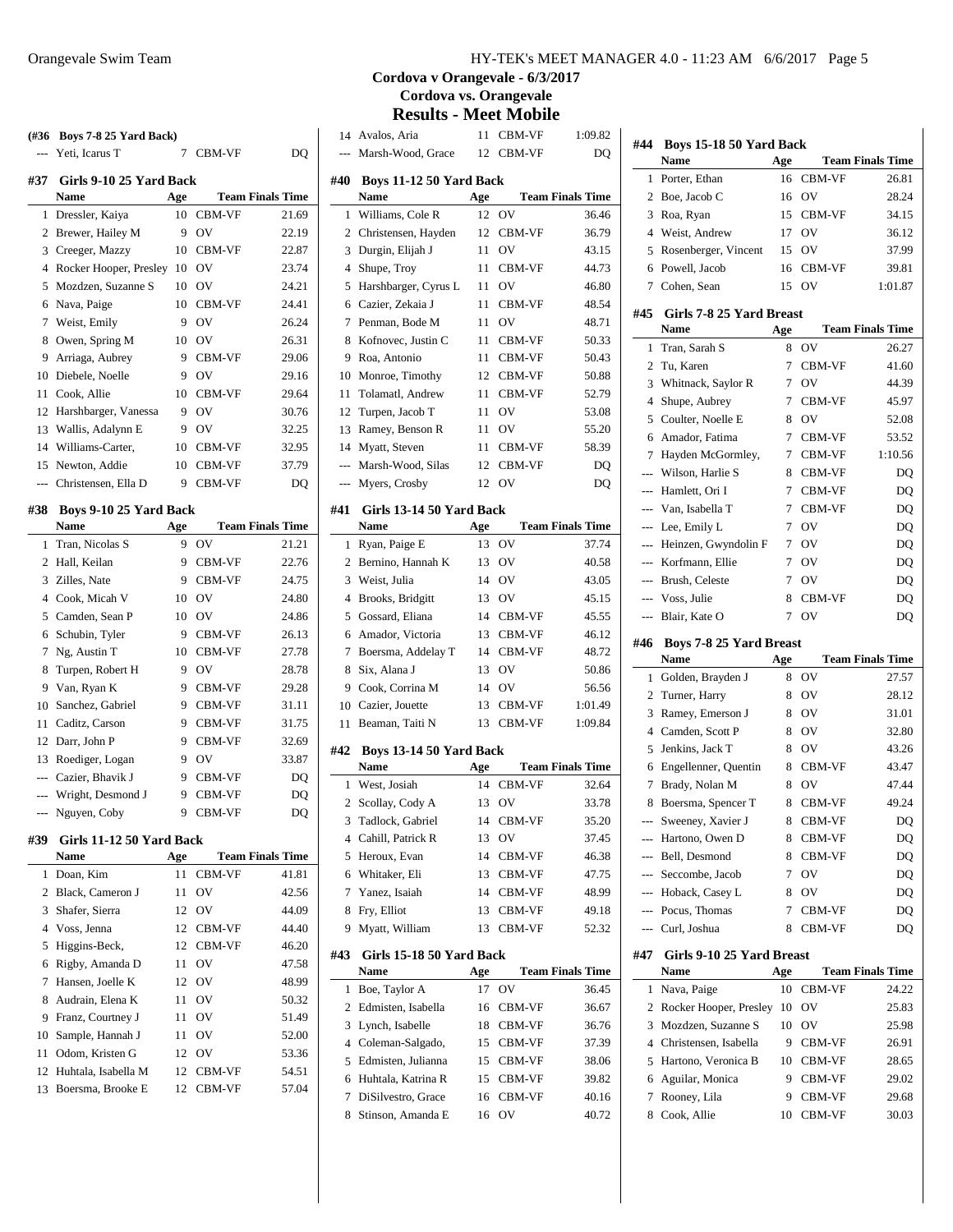| (#47 Girls 9-10 25 Yard Breast)<br>9<br>Brewer, Hailey M<br>9<br>OV<br>Richardson, Lola<br>10<br>OV<br>10<br>11<br>Arriaga, Aubrey<br>9<br>CBM-VF<br>10 OV<br>12 Lamoure, Caroline<br>--- Christensen, Ella D<br>9 CBM-VF<br>--- Linden, Claire A<br>9 CBM-VF<br>Newton, Addie<br>10 CBM-VF<br>$---$<br>Diebele, Noelle<br>OV<br>9<br>$\overline{a}$<br>Drew, Allison<br>9 OV<br>$---$<br>Harshbarger, Vanessa<br>9 OV<br>$---$<br>Heroux, Sonora<br>9<br>CBM-VF<br>$---$<br>Wambwa, Melanie M<br>CBM-VF<br>$---$<br>10<br>#48<br>Boys 9-10 25 Yard Breast<br>Name<br>Age | 30.65<br>35.68<br>40.13<br>41.40<br>DQ<br>DQ<br>DQ<br>DQ<br>DQ<br>DQ<br>DQ<br>DQ |
|---------------------------------------------------------------------------------------------------------------------------------------------------------------------------------------------------------------------------------------------------------------------------------------------------------------------------------------------------------------------------------------------------------------------------------------------------------------------------------------------------------------------------------------------------------------------------|----------------------------------------------------------------------------------|
|                                                                                                                                                                                                                                                                                                                                                                                                                                                                                                                                                                           |                                                                                  |
|                                                                                                                                                                                                                                                                                                                                                                                                                                                                                                                                                                           |                                                                                  |
|                                                                                                                                                                                                                                                                                                                                                                                                                                                                                                                                                                           |                                                                                  |
|                                                                                                                                                                                                                                                                                                                                                                                                                                                                                                                                                                           |                                                                                  |
|                                                                                                                                                                                                                                                                                                                                                                                                                                                                                                                                                                           |                                                                                  |
|                                                                                                                                                                                                                                                                                                                                                                                                                                                                                                                                                                           |                                                                                  |
|                                                                                                                                                                                                                                                                                                                                                                                                                                                                                                                                                                           |                                                                                  |
|                                                                                                                                                                                                                                                                                                                                                                                                                                                                                                                                                                           |                                                                                  |
|                                                                                                                                                                                                                                                                                                                                                                                                                                                                                                                                                                           |                                                                                  |
|                                                                                                                                                                                                                                                                                                                                                                                                                                                                                                                                                                           |                                                                                  |
|                                                                                                                                                                                                                                                                                                                                                                                                                                                                                                                                                                           |                                                                                  |
|                                                                                                                                                                                                                                                                                                                                                                                                                                                                                                                                                                           |                                                                                  |
|                                                                                                                                                                                                                                                                                                                                                                                                                                                                                                                                                                           |                                                                                  |
|                                                                                                                                                                                                                                                                                                                                                                                                                                                                                                                                                                           |                                                                                  |
|                                                                                                                                                                                                                                                                                                                                                                                                                                                                                                                                                                           | <b>Team Finals Time</b>                                                          |
| CBM-VF<br>Avalos, Ethan R<br>10<br>1                                                                                                                                                                                                                                                                                                                                                                                                                                                                                                                                      | 22.00                                                                            |
| Scollay, Tyler<br><b>OV</b><br>2<br>10                                                                                                                                                                                                                                                                                                                                                                                                                                                                                                                                    | 22.47                                                                            |
| Brooks, Parker M<br>3<br>10 OV                                                                                                                                                                                                                                                                                                                                                                                                                                                                                                                                            | 23.22                                                                            |
| Golden, Nathaniel K<br>$\overline{4}$<br>10 OV                                                                                                                                                                                                                                                                                                                                                                                                                                                                                                                            | 23.76                                                                            |
| OV<br>5<br>Tran, Nicolas S<br>9                                                                                                                                                                                                                                                                                                                                                                                                                                                                                                                                           | 25.93                                                                            |
| 6<br>Aebersold, Zackary J<br>9<br>CBM-VF                                                                                                                                                                                                                                                                                                                                                                                                                                                                                                                                  | 26.10                                                                            |
| Mercer, Brandon C<br><b>OV</b><br>7<br>10                                                                                                                                                                                                                                                                                                                                                                                                                                                                                                                                 | 27.52                                                                            |
| 8<br>Deen, Coen R<br>10<br>OV                                                                                                                                                                                                                                                                                                                                                                                                                                                                                                                                             | 28.54                                                                            |
| 9<br>Lee, Nathan<br>10<br>CBM-VF                                                                                                                                                                                                                                                                                                                                                                                                                                                                                                                                          | 29.63                                                                            |
| Van, Ryan K<br>9<br>CBM-VF<br>10                                                                                                                                                                                                                                                                                                                                                                                                                                                                                                                                          | 33.42                                                                            |
| 11<br>Schubin, Tyler<br>9 CBM-VF                                                                                                                                                                                                                                                                                                                                                                                                                                                                                                                                          | 34.60                                                                            |
| 12<br>Zilles, Nate<br>9<br>CBM-VF                                                                                                                                                                                                                                                                                                                                                                                                                                                                                                                                         | 34.79                                                                            |
| --- Ng, Kyle N<br>9 CBM-VF                                                                                                                                                                                                                                                                                                                                                                                                                                                                                                                                                | DQ                                                                               |
| Wright, Desmond J<br>9 CBM-VF                                                                                                                                                                                                                                                                                                                                                                                                                                                                                                                                             | DQ                                                                               |
| Hall, Keilan<br>9<br><b>CBM-VF</b><br>$\cdots$                                                                                                                                                                                                                                                                                                                                                                                                                                                                                                                            | DQ                                                                               |
| Nguyen, Coby<br>9<br>CBM-VF<br>---                                                                                                                                                                                                                                                                                                                                                                                                                                                                                                                                        | DQ                                                                               |
| Ng, Austin T<br>10 CBM-VF<br>---                                                                                                                                                                                                                                                                                                                                                                                                                                                                                                                                          | DQ                                                                               |
|                                                                                                                                                                                                                                                                                                                                                                                                                                                                                                                                                                           |                                                                                  |
| Girls 11-12 50 Yard Breast<br>#49                                                                                                                                                                                                                                                                                                                                                                                                                                                                                                                                         |                                                                                  |
| Name<br>Age                                                                                                                                                                                                                                                                                                                                                                                                                                                                                                                                                               | <b>Team Finals Time</b>                                                          |
| OV<br>Tran, Theresa S<br>11<br>1                                                                                                                                                                                                                                                                                                                                                                                                                                                                                                                                          | 42.40                                                                            |
| $\overline{2}$<br>Jenkins, Anna M<br>11<br><b>OV</b>                                                                                                                                                                                                                                                                                                                                                                                                                                                                                                                      | 44.68                                                                            |
| Rigby, Amanda D<br>3<br>11<br>OV                                                                                                                                                                                                                                                                                                                                                                                                                                                                                                                                          | 49.10                                                                            |
|                                                                                                                                                                                                                                                                                                                                                                                                                                                                                                                                                                           | 49.97                                                                            |
| 4 Hansen, Joelle K<br>12 OV                                                                                                                                                                                                                                                                                                                                                                                                                                                                                                                                               | 50.36                                                                            |
| Sullivan, Esther<br>12<br>CBM-VF<br>5                                                                                                                                                                                                                                                                                                                                                                                                                                                                                                                                     |                                                                                  |
| Black, Cameron J<br>11<br>OV<br>6                                                                                                                                                                                                                                                                                                                                                                                                                                                                                                                                         | 51.01                                                                            |
| Kliewer, Shay M<br>OV<br>7<br>12                                                                                                                                                                                                                                                                                                                                                                                                                                                                                                                                          | 52.00                                                                            |
| Audrain, Elena K<br>8<br>11<br>OV                                                                                                                                                                                                                                                                                                                                                                                                                                                                                                                                         | 56.28                                                                            |
| Doan, Kim<br>9<br>11<br>CBM-VF                                                                                                                                                                                                                                                                                                                                                                                                                                                                                                                                            | 56.47                                                                            |
| Pardo, Madalyn S<br>OV<br>11<br>10                                                                                                                                                                                                                                                                                                                                                                                                                                                                                                                                        | 57.30                                                                            |
| Boersma, Brooke E<br>12<br>CBM-VF<br>11                                                                                                                                                                                                                                                                                                                                                                                                                                                                                                                                   | 57.63                                                                            |
| Higgins-Beck,<br>12<br>12<br>CBM-VF                                                                                                                                                                                                                                                                                                                                                                                                                                                                                                                                       | 57.82                                                                            |
| Grisham, Makenna<br>CBM-VF<br>13<br>11                                                                                                                                                                                                                                                                                                                                                                                                                                                                                                                                    | 1:02.34                                                                          |
| Marsh-Wood, Grace<br>14<br>12<br>CBM-VF                                                                                                                                                                                                                                                                                                                                                                                                                                                                                                                                   | 1:13.98                                                                          |
| OV<br>15<br>Eddis, Katelyn<br>11                                                                                                                                                                                                                                                                                                                                                                                                                                                                                                                                          | 1:27.42                                                                          |
| Magness, Ashley<br>CBM-VF<br>---<br>12                                                                                                                                                                                                                                                                                                                                                                                                                                                                                                                                    | DQ                                                                               |
| Avalos, Aria<br>11<br>CBM-VF                                                                                                                                                                                                                                                                                                                                                                                                                                                                                                                                              | DQ                                                                               |
| Medeiros, Laila<br>11<br>OV<br>---<br>Huhtala, Isabella M                                                                                                                                                                                                                                                                                                                                                                                                                                                                                                                 | DQ<br>DQ                                                                         |

## Orangevale Swim Team HY-TEK's MEET MANAGER 4.0 - 11:23 AM 6/6/2017 Page 6

# **Cordova v Orangevale - 6/3/2017 Cordova vs. Orangevale Results - Meet Mobile**

| #50            | <b>Boys 11-12 50 Yard Breast</b>         |                  |               |                         |
|----------------|------------------------------------------|------------------|---------------|-------------------------|
|                | <b>Name</b>                              | Age              |               | <b>Team Finals Time</b> |
| 1              | Heinzen, Deklan M                        | 12 <sup>12</sup> | OV            | 42.93                   |
| 2              | Dressler, Jacob                          | 12               | CBM-VF        | 52.18                   |
| 3              | Eisenbarth, Tyler S                      | 11               | OV            | 52.33                   |
| 4              | Bain, Riley A                            | 11               | OV            | 53.00                   |
| 5              | Durgin, Elijah J                         | 11               | OV            | 55.28                   |
| 6              | Cazier, Zekaia J                         | 11               | CBM-VF        | 1:03.43                 |
| 7              | Penman, Bode M                           | 11               | OV            | 1:03.77                 |
| 8              | Gerrits, Aleksandr N                     | 11               | CBM-VF        | 1:06.04                 |
| 9              | Roa, Antonio                             | 11               | CBM-VF        | 1:08.45                 |
|                | 10 Goetze, Zachary                       | 11 -             | CBM-VF        | 1:10.41                 |
| $---$          | Monroe, Timothy                          | 12               | <b>CBM-VF</b> | DQ                      |
| ---            | Turpen, Jacob T                          | 11               | OV            | DQ                      |
| ---            | Olson, Michael                           | 11               | OV            | DQ                      |
| #51            | Girls 13-14 50 Yard Breast               |                  |               |                         |
|                | Name                                     | Age              |               | <b>Team Finals Time</b> |
| 1              | Wilhelms, Isabella                       | 14               | OV            | 37.00                   |
| $\overline{c}$ | Alvarez Tostado,                         | 13               | OV            | 41.12                   |
| 3              | Amador, Victoria                         | 13               | CBM-VF        | 41.20                   |
| $\overline{4}$ | Gossard, Eliana                          | 14               | <b>CBM-VF</b> | 43.91                   |
| $*5$           | Magana, Isabella                         | 14               | CBM-VF        | 44.17                   |
| *5             | Amador, Carla                            | 14               | CBM-VF        | 44.17                   |
| 7              | Ryan, Paige E                            | 13               | OV            | 44.39                   |
| 8              | Karapetyan, Ruzanna                      | 13               | OV            | 44.63                   |
| 9              | Caron, Ava K                             | 13               | OV            | 46.29                   |
|                | 10 Weist, Julia                          | 14               | OV            | 47.27                   |
| 11             | DiSilvestro, Bethany                     | 13               | CBM-VF        | 49.02                   |
| 12             | Hedtke, Lauren                           | 13               | OV            | 49.27                   |
| 13             | Cysewski, Sophia                         | 14               | CBM-VF        | 49.77                   |
| 14             | Burgess, Samantha                        | 13               | CBM-VF        | 52.56                   |
| 15             | Six, Alana J                             | 13               | OV            | 58.67                   |
| ---            | Hirst, Gwyneth P                         | 13               | OV            | DQ                      |
|                |                                          |                  |               |                         |
| #52            | Boys 13-14 50 Yard Breast<br><b>Name</b> | Age              |               | <b>Team Finals Time</b> |
| 1              | Voss, Mason                              | 14               | CBM-VF        | 37.26                   |
| 2              | Black, Ethan J                           | 13               | OV            | 41.10                   |
| 3              | Whitaker, Eli                            | 13               | CBM-VF        | 42.67                   |
| 4              | Kartchner, Kaden                         | 13               | CBM-VF        | 50.10                   |
| 5              | Myatt, William                           | 13               | CBM-VF        | 51.58                   |
| 6              | Fry, Elliot                              | 13               | CBM-VF        | 1:01.91                 |
|                | --- McCarthy, Gabriel E                  | 14               | OV            | DQ                      |
|                | --- Magness, CJ                          | 14               | CBM-VF        | DQ                      |
| $---$          | Everett, Jack                            | 14               | CBM-VF        | DQ                      |
|                |                                          |                  |               |                         |
| #53            | Girls 15-18 50 Yard Breast               |                  |               |                         |
|                | Name                                     | Age              |               | <b>Team Finals Time</b> |
| 1              | Hardenburgh, Alaina M                    | 15               | OV            | 39.20                   |
| 2              | Ballard, Makenna                         | 15               | CBM-VF        | 43.20                   |
| 3              | Huhtala, Katrina R                       | 15               | CBM-VF        | 44.79                   |
| 4              | Boe, Taylor A                            | 17               | OV            | 44.84                   |
| 5              | Villavicenio, Camille                    | 15               | CBM-VF        | 45.70                   |
| 6              | Verble, Sophia A                         | 15               | CBM-VF        | 47.19                   |

| #54 | Boys 15-18 50 Yard Breast            |     |        |                         |
|-----|--------------------------------------|-----|--------|-------------------------|
|     | Name                                 | Age |        | <b>Team Finals Time</b> |
| 1   | Crowl, Cody                          | 18  | CBM-VF | 33.25                   |
| 2   | Kliewer, Evan M                      | 15  | OV     | 33.44                   |
| 3   | Caron, Reed J                        | 16  | OV     | 35.20                   |
| 4   | Boe, Jacob C                         | 16  | OV     | 36.82                   |
| 5   | Verble, Seth A                       | 17  | CBM-VF | 37.60                   |
| 6   | Dill, David Arthur                   | 17  | OV     | 37.82                   |
| 7   | Roa, Ryan                            | 15  | CBM-VF | 39.19                   |
| 8   | Darr, Andrew T                       | 15  | CBM-VF | 39.91                   |
| 9   | Rosenberger, Vincent                 | 15  | OV     | 42.31                   |
| 10  | Walder, Pace A                       | 15  | OV     | 43.05                   |
| #55 | Girls 7-8 50 Yard Free               |     |        |                         |
|     | Name                                 | Age |        | <b>Team Finals Time</b> |
| 1   | Tolamatl, Magdalena                  | 8   | CBM-VF | 49.14                   |
| 2   | Korfmann, Ellie                      | 7   | OV     | 53.58                   |
| 3   | Fry, Emelia                          | 8   | CBM-VF | 55.57                   |
| 4   | Kearney, Aurora D                    | 7   | OV     | 1:02.49                 |
| 5   | Roa, Zoe                             | 8   | CBM-VF | 1:02.80                 |
| 6   | Mercer, Nikki K                      | 8   | OV     | 1:05.11                 |
| 7   | Patterson, Kora                      | 8   | OV     | 1:07.14                 |
| 8   | Chavez, Ariana M                     | 8   | OV     | 1:07.19                 |
| 9   | Turner, Ellis D                      | 7   | OV     | 1:07.70                 |
| 10  | Small, Macey                         | 8   | OV     | 1:17.87                 |
| 11  | Voss, Julie                          | 8   | CBM-VF | 1:20.99                 |
| 12  | Gabrielli, Elisa                     | 8   | OV     | 1:27.55                 |
| 13  | Tu, Karen                            | 7   | CBM-VF | 1:29.81                 |
| 14  | Yanez, Ilianna                       | 7   | CBM-VF | 1:41.63                 |
| 15  | Hamlett, Ori I                       | 7   | CBM-VF | 1:44.71                 |
| 16  | Sanchez, Aleigha E                   | 7   | CBM-VF | 2:12.92                 |
| #56 | Boys 7-8 50 Yard Free                |     |        |                         |
|     | Name                                 | Age |        | <b>Team Finals Time</b> |
|     |                                      |     |        |                         |
| 1   |                                      | 8   | OV     | 41.75                   |
| 2   | Golden, Brayden J<br>Seccombe, Jacob | 7   | OV     | 50.31                   |
| 3   |                                      | 8   | OV     | 54.09                   |
| 4   | Kaufert, Kyle<br>Bell, Daniel W      | 7   | OV     | 1:03.12                 |
| 5   | Jones, Nathan                        | 8   | OV     | 1:06.55                 |
| 6   | Eisenbarth, Ryder P                  | 7   | OV     | 1:16.31                 |
| 7   | Hunter, Oliver                       | 8   | OV     | 1:17.96                 |
| 8   | Knobbe, Eric                         | 7   | CBM-VF | 1:18.96                 |
| 9   | Gatlin, Luke                         | 8   | CBM-VF | 1:20.45                 |
| 10  | Keller, Carter                       | 7   | CBM-VF | 1:20.92                 |
| 11  | Engellenner, Quentin                 | 8   | CBM-VF | 1:23.49                 |
| 12  | Hartono, Owen D                      | 8   | CBM-VF | 1:29.38                 |
| 13  | Edwards, Xander M                    | 8   | CBM-VF | 1:35.55                 |
| 14  | Sweeney, Xavier J                    | 8   | CBM-VF | 1:42.49                 |
| 15  | Cazier, Xijvien                      | 7   | CBM-VF | 1:48.17                 |
| 16  | Pocus, Thomas                        | 7   | CBM-VF | 1:58.62                 |
| --- | Audrain, Alden                       | 8   | OV     | DQ                      |
| --- | Bell, Desmond                        | 8   | CBM-VF | DQ                      |
| --- | Yeti, Icarus T                       | 7   | CBM-VF | DQ                      |
|     |                                      |     |        |                         |
| #57 | Girls 9-10 50 Yard Free<br>Name      | Age |        | <b>Team Finals Time</b> |
| 1   | Alvarez Tostado, Zoe                 | 10  | OV     | 39.28                   |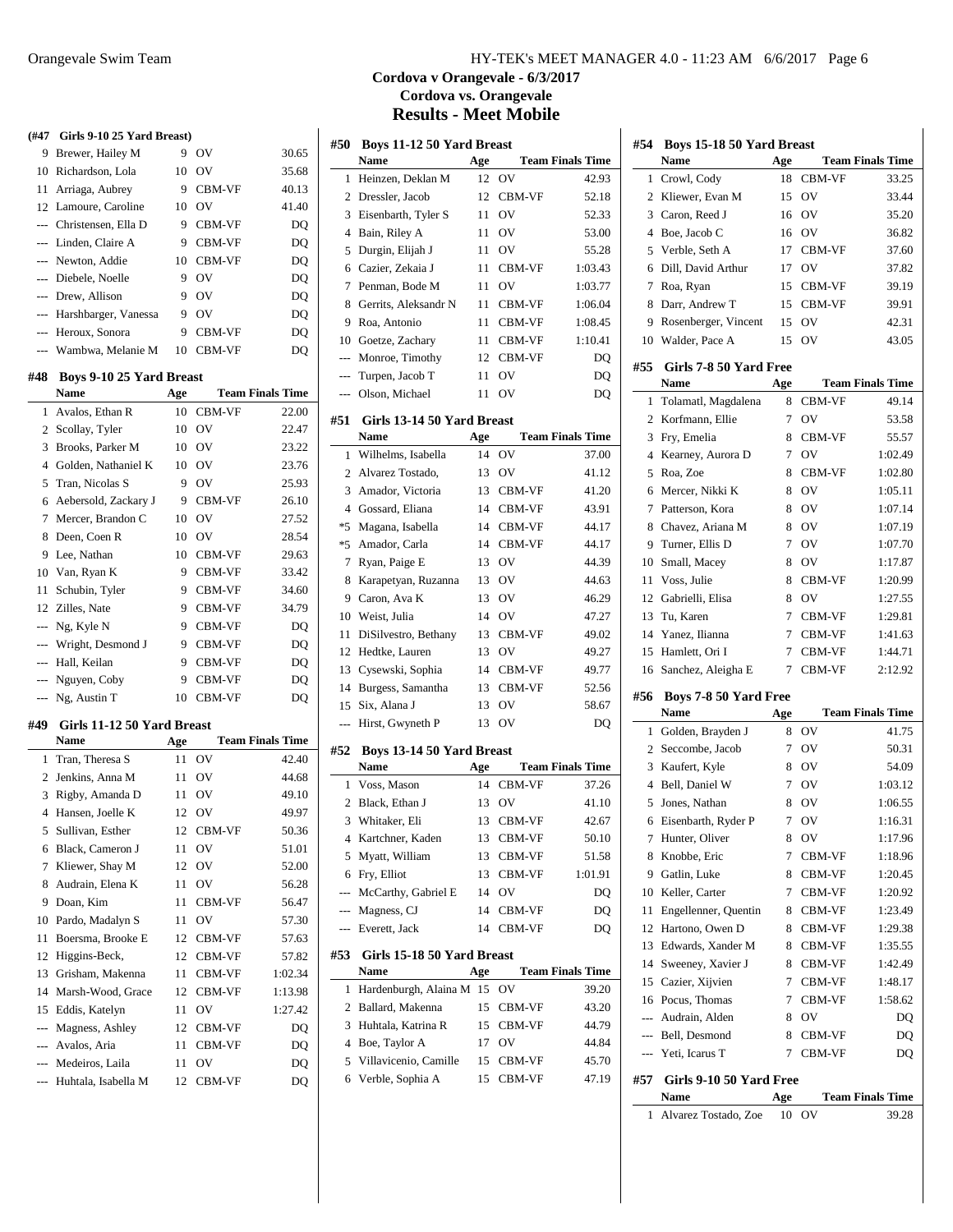| (#57)          | Girls 9-10 50 Yard Free)         |          |               |                         |
|----------------|----------------------------------|----------|---------------|-------------------------|
| $\overline{2}$ | Creeger, Mazzy                   | 10       | CBM-VF        | 42.17                   |
| 3              | Hartono, Veronica B              | 10       | CBM-VF        | 45.48                   |
| $\overline{4}$ | Weist, Emily                     | 9        | OV            | 47.36                   |
| 5              | Arriaga, Aubrey                  |          | 9 CBM-VF      | 48.09                   |
| 6              | Campbell, Emilie M               | 9        | OV            | 48.79                   |
| 7              | Harris, Avery N                  | 9        | <b>OV</b>     | 49.47                   |
| 8              | Rigby, Amber L                   | 9        | OV            | 49.77                   |
| 9              | Rooney, Lila                     | 9        | CBM-VF        | 49.87                   |
| 10             | Wambwa, Melanie M                | 10       | CBM-VF        | 54.21                   |
| 11             | Wallis, Adalynn E                | 9        | OV            | 54.71                   |
| 12             | Brewer, Madison G                | 9        | OV            | 58.52                   |
|                | 13 Christensen, Ella D           | 9        | CBM-VF        | 1:07.12                 |
|                | 14 Williams-Carter,              | 10       | CBM-VF        | 1:09.85                 |
| 15             | Six, Ashlyn J                    | 9        | OV            | 1:16.24                 |
|                |                                  |          |               |                         |
| #58            | Boys 9-10 50 Yard Free<br>Name   |          |               | <b>Team Finals Time</b> |
|                |                                  | Age      |               |                         |
| 1              | Pitnikoff, Jackson S             | 10<br>10 | OV            | 39.52<br>41.54          |
| 2              | Avalos, Ethan R                  |          | CBM-VF        |                         |
| 3              | Tu, Ryan                         | 9        | <b>CBM-VF</b> | 42.53                   |
| 4              | Camden, Sean P                   |          | 10 OV         | 45.13                   |
| 5              | Doan, Anthony                    | 9        | CBM-VF        | 46.26                   |
| 6              | Hall, Keilan                     | 9        | <b>CBM-VF</b> | 46.30                   |
| 7              | Cook, Micah V                    | 10       | OV            | 46.37                   |
| 8              | Ryan, Jack A                     | 10       | OV            | 46.71                   |
| 9              | Schubin, Tyler                   | 9        | CBM-VF        | 46.94                   |
| 10             | Aebersold, Zackary J             | 9        | CBM-VF        | 47.12                   |
| 11             | Turpen, Robert H                 | 9        | OV            | 47.33                   |
| 12             | Gilbreath, Alex L                |          | 10 OV         | 47.46                   |
| 13             | Williams, Connor R               |          | 10 OV         | 50.05                   |
| 14             | Lee, Nathan                      |          | 10 CBM-VF     | 50.13                   |
| 15             | Immordino, Kaisei                |          | 9 CBM-VF      | 1:02.29                 |
| 16             | Sanchez, Gabriel                 |          | 9 CBM-VF      | 1:07.47                 |
| ---            | Wright, Desmond J                | 9.       | CBM-VF        | DQ                      |
| #59            | <b>Girls 11-12 100 Yard Free</b> |          |               |                         |
|                | Name                             | Age      |               | <b>Team Finals Time</b> |
| 1              | Tran, Theresa S                  | 11       | OV            | 1:13.66                 |
|                | 2 Pena, Sierra N                 |          | 11 CBM-VF     | 1:18.92                 |
| 3              | Franz, Courtney J                | 11       | OV            | 1:21.63                 |
| 4              | Bjurstrom, Brianna M             | 11       | CBM-VF        | 1:23.07                 |
| 5              | Mozdzen, Natalie E               | 12       | OV            | 1:27.34                 |
| 6              | Odom, Kristen G                  | 12       | OV            | 1:27.69                 |
| 7              | Higgins-Beck,                    | 12       | CBM-VF        | 1:27.84                 |
| 8              | Brackett, Christalina F          | 12       | OV            | 1:29.79                 |
| 9              | Pardo, Madalyn S                 | 11       | OV            | 1:32.50                 |
| 10             | Gatlin, Makena                   | 12       | CBM-VF        | 1:32.99                 |
| 11             | Sample, Hannah J                 | 11       | OV            | 1:38.16                 |
| 12             | Wallis, Ella K                   | 11       | OV            | 1:46.05                 |
| 13             | Grisham, Makenna                 | 11       | CBM-VF        | 1:47.22                 |
| 14             | Boersma, Brooke E                | 12       | CBM-VF        | 1:48.10                 |
| 15             | Beaman, MeleSiale S              | 11       | CBM-VF        | 2:00.10                 |
| 16             | Avalos, Aria                     | 11       | CBM-VF        | 2:28.04                 |

# Orangevale Swim Team HY-TEK's MEET MANAGER 4.0 - 11:23 AM 6/6/2017 Page 7

## **Cordova v Orangevale - 6/3/2017 Cordova vs. Orangevale Results - Meet Mobile**

| #60            | <b>Boys 11-12 100 Yard Free</b>          |     |        |                         |
|----------------|------------------------------------------|-----|--------|-------------------------|
|                | <b>Name</b>                              | Age |        | <b>Team Finals Time</b> |
| 1              | Christensen, Hayden                      | 12  | CBM-VF | 1:12.67                 |
| 2              | Gerrits, Aleksandr N                     | 11  | CBM-VF | 1:21.27                 |
| 3              | Harshbarger, Cyrus L                     | 11  | OV     | 1:21.82                 |
| $\overline{4}$ | Smith, Brennan J                         | 11  | OV     | 1:22.20                 |
| 5              | Shupe, Troy                              | 11  | CBM-VF | 1:23.25                 |
| 6              | Weist, Ronnie                            | 11  | OV     | 1:28.18                 |
| 7              | Bain, Riley A                            | 11  | OV     | 1:33.43                 |
| 8              | Salerno, Elias E                         | 12  | OV     | 1:33.99                 |
| 9              | Begley, Zane A                           | 12  | OV     | 1:37.86                 |
| 10             | Ramey, Benson R                          | 11  | OV     | 1:41.32                 |
| 11             | Aguilar, Anthony                         | 12  | CBM-VF | 1:47.49                 |
| 12             | Myers, Crosby                            | 12  | OV     | 2:04.80                 |
| 13             | Neill, Gabriel                           | 11  | CBM-VF | 2:36.58                 |
| 14             | Marsh-Wood, Silas                        | 12  | CBM-VF | 2:48.15                 |
|                |                                          |     |        |                         |
| #61            | <b>Girls 13-14 100 Yard Free</b>         |     |        |                         |
|                | <b>Name</b>                              | Age |        | <b>Team Finals Time</b> |
| 1              | Christensen, Callie                      | 14  | CBM-VF | 1:02.31                 |
| 2              | Alvarez Tostado,                         | 13  | OV     | 1:06.64                 |
| 3              | Magana, Isabella                         | 14  | CBM-VF | 1:14.29                 |
| 4              | Bernino, Hannah K                        | 13  | OV     | 1:16.78                 |
| 5              | Solis, Luisa                             | 13  | OV     | 1:19.65                 |
| 6              | Amador, Victoria                         | 13  | CBM-VF | 1:19.72                 |
| 7              | Burgess, Kylie                           | 13  | CBM-VF | 1:19.88                 |
| 8              | Amador, Carla                            | 14  | CBM-VF | 1:26.42                 |
| 9              | Cook, Corrina M                          | 14  | OV     | 1:28.61                 |
| 10             | Brooks, Bridgitt                         | 13  | OV     | 1:32.51                 |
| 11             | Six, Alana J                             | 13  | OV     | 1:34.15                 |
| 12             | Boersma, Addelay T                       | 14  | CBM-VF | 1:34.76                 |
| 13             | Hirst, Gwyneth P                         | 13  | OV     | 1:41.69                 |
| 14             | Cazier, Jouette                          | 13  | CBM-VF | 1:41.74                 |
| #62            | <b>Boys 13-14 100 Yard Free</b>          |     |        |                         |
|                | <b>Name</b>                              | Age |        | <b>Team Finals Time</b> |
| 1              | West, Josiah                             | 14  | CBM-VF | 59.29                   |
| $\overline{2}$ | Coulter, James W                         | 13  | OV     | 59.75                   |
| 3              | Scollay, Cody A                          | 13  | OV     | 1:05.49                 |
| $\overline{4}$ | Porter, Charles                          | 14  | CBM-VF | 1:08.56                 |
|                | 5 Cahill, Patrick R                      |     | 13 OV  | 1:13.48                 |
| 6              | Heroux, Evan                             | 14  | CBM-VF | 1:21.96                 |
| 7              | Kartchner, Kaden                         | 13  | CBM-VF | 1:22.42                 |
| 8              | Yanez, Isaiah                            | 14  | CBM-VF | 1:23.29                 |
|                |                                          |     |        |                         |
| #63            | <b>Girls 15-18 100 Yard Free</b><br>Name | Age |        | <b>Team Finals Time</b> |
| 1              | Hardenburgh, Alaina M                    | 15  | OV     | 1:08.12                 |
| 2              | Edmisten, Julianna                       | 15  | CBM-VF | 1:10.58                 |
| 3              | Ballard, Makenna                         | 15  | CBM-VF | 1:10.65                 |
| 4              | Pagliaro, Greysha D                      | 15  | OV     | 1:10.77                 |
| 5              | Burgess, Hannah                          | 15  | CBM-VF | 1:12.69                 |
| 6              | Huhtala, Katrina R                       | 15  | CBM-VF | 1:16.07                 |
| 7              | Verble, Sophia A                         | 15  | CBM-VF | 1:16.17                 |
| 8              | Villavicenio, Camille                    | 15  | CBM-VF | 1:26.26                 |
|                |                                          |     |        |                         |

| #64            | <b>Boys 15-18 100 Yard Free</b> |     |                |                         |
|----------------|---------------------------------|-----|----------------|-------------------------|
|                | <b>Name</b>                     | Age |                | <b>Team Finals Time</b> |
| 1              | Crowl, Cody                     | 18  | CBM-VF         | 55.61                   |
| 2              | Beilgard, Austin                | 17  | OV             | 56.25                   |
| 3              | Haven, Matthew J                | 17  | CBM-VF         | 59.38                   |
| 4              | Verble, Seth A                  | 17  | CBM-VF         | 1:00.42                 |
| 5              | Whitaker, Wesley                | 15  | CBM-VF         | 1:05.25                 |
| 6              | Walder, Pace A                  | 15  | OV             | 1:05.59                 |
| 7              | Smet, Joshua S                  | 16  | OV             | 1:07.86                 |
| 8              | Zilles, Jackson                 | 15  | CBM-VF         | 1:07.95                 |
|                | 9 Dill, David Laroy             | 16  | OV             | 1:10.82                 |
|                | 10 Rosenberger, Vincent         | 15  | O <sub>V</sub> | 1:11.15                 |
| 11             | Cohen, Sean                     | 15  | OV             | 1:24.76                 |
| #65            | Girls 7-8 25 Yard Fly           |     |                |                         |
|                | Name                            | Age |                | <b>Team Finals Time</b> |
| 1              | Tolamatl, Magdalena             | 8   | CBM-VF         | 29.66                   |
| 2              | Hurd, Carolyn C                 | 8   | OV             | 31.08                   |
| 3              | Albert, Norah E                 | 7   | OV             | 34.56                   |
| 4              | Wilson, Harlie S                | 8   | CBM-VF         | 35.12                   |
| 5              | Fry, Emelia                     | 8   | CBM-VF         | 38.80                   |
| 6              | Franz, Allison J                | 8   | OV             | 39.39                   |
| 7              | Coulter, Noelle E               | 8   | OV             | 39.94                   |
| 8              | Amador, Fatima                  | 7   | CBM-VF         | 41.63                   |
| 9              | Reece, Nova R                   | 7   | OV             | 42.84                   |
| 10             | Tu, Karen                       | 7   | CBM-VF         | 53.92                   |
| ---            | Roa, Zoe                        | 8   | CBM-VF         | DQ                      |
| ---            | Hayden McGormley,               | 7   | CBM-VF         | DQ                      |
| $---$          | Guinn, Keira A                  | 8   | OV             | DQ                      |
| $---$          | Maddux, Maya                    | 7   | OV             | DQ                      |
| ---            | Whitnack, Saylor R              | 7   | OV             | DQ                      |
| $\overline{a}$ | Mendoza, Jasmine                | 8   | ov             | DQ                      |
| ---            | Magennis, Eva                   | 8   | OV             | DQ                      |
| #66            | Boys 7-8 25 Yard Fly            |     |                |                         |
|                | <b>Name</b>                     | Age |                | <b>Team Finals Time</b> |
| 1              | Boersma, Spencer T              | 8   | CBM-VF         | 29.41                   |
| 2              | Harshbarger, Dustin L           | 8   | OV             | 32.65                   |
| 3              | Brady, Nolan M                  | 8   | ov             | 33.19                   |
| 4              | Bain, Jacoby J                  | 8   | OV             | 34.15                   |
| 5              | Hoback, Casey L                 | 8   | ov             | 36.71                   |
| 6              | Begley, Rhys E                  | 8   | OV             | 40.17                   |
| 7              | Bell, Daniel W                  | 7   | OV             | 41.54                   |
| 8              | Edwards, Xander M               | 8   | CBM-VF         | 56.66                   |
| ---            | Keller, Carter                  | 7   | CBM-VF         | DQ                      |
|                | --- Comer, Devan L              | 7   | OV             | DQ                      |
|                | --- Dyer, Maxwell S             | 8   | OV             | DQ                      |
| #67            | Girls 9-10 25 Yard Fly<br>Name  | Age |                | <b>Team Finals Time</b> |
| 1              | Coulter, Leigh Ann C            | 9   | OV             | 21.54                   |
| 2              | Kaufert, Kolby A                | 9   | ov             | 22.32                   |
| 3              | Alvarez Tostado, Zoe            | 10  | OV             | 24.38                   |
| 4              | Hayden McGormley,               | 10  | CBM-VF         | 24.58                   |
| 5              | Mozdzen, Suzanne S              | 10  | OV             | 25.12                   |
|                | 6 Creeger, Mazzy                | 10  | CBM-VF         | 26.36                   |
| 7              | Hartono, Veronica B             | 10  | CBM-VF         | 27.01                   |
|                |                                 |     |                |                         |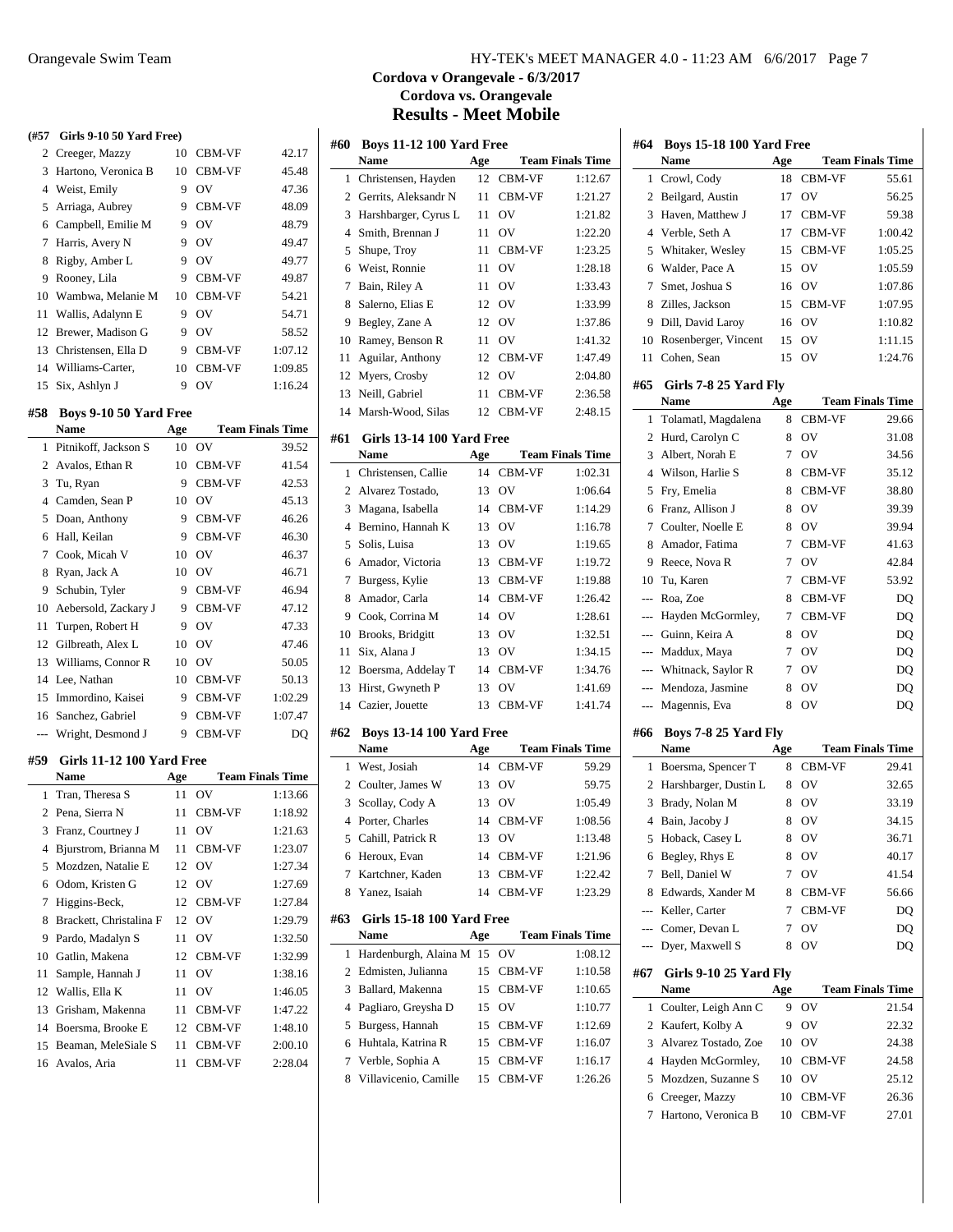| (#67           | Girls 9-10 25 Yard Fly)               |          |                  |                         |
|----------------|---------------------------------------|----------|------------------|-------------------------|
| 8              | Brewer, Hailey M                      | 9        | OV               | 28.46                   |
| 9              | Linden, Claire A                      | 9        | CBM-VF           | 28.52                   |
| 10             | Wambwa, Melanie M                     | 10       | CBM-VF           | 34.54                   |
| 11             | Brewer, Madison G                     | 9        | OV               | 35.57                   |
|                | 12 Lamoure, Caroline                  | 10       | OV               | 39.56                   |
| $\overline{a}$ | Krepich, Allison K                    | 9        | OV               | DQ                      |
| ---            | Heroux, Sonora                        | 9        | CBM-VF           | DQ                      |
| ---            | Aguilar, Monica                       | 9        | CBM-VF           | DO                      |
|                |                                       |          |                  |                         |
| #68            | <b>Boys 9-10 25 Yard Fly</b>          |          |                  |                         |
|                | Name                                  | Age      |                  | <b>Team Finals Time</b> |
| 1              | Golden, Nathaniel K                   | 10       | OV               | 20.30                   |
| $\overline{c}$ | Brooks, Parker M                      | 10       | OV               | 20.97                   |
| 3              | Seccombe, Adam                        | 9        | OV               | 21.87                   |
| $\overline{4}$ | Tu, Ryan                              | 9        | CBM-VF           | 24.35                   |
| 5              | Tran, Nicolas S                       | 9        | OV               | 24.60                   |
| 6              | Mercer, Brandon C                     | 10       | OV               | 26.94                   |
| 7              | Pitnikoff, Jackson S                  | 10       | OV               | 27.22                   |
| 8              | Lee, Nathan                           | 10       | CBM-VF           | 29.69                   |
| 9              | Van, Ryan K                           | 9        | CBM-VF           | 31.85                   |
| 10             | Doan, Anthony                         | 9        | <b>CBM-VF</b>    | 32.75                   |
| 11             | Immordino, Kaisei                     | 9        | CBM-VF           | 35.95                   |
|                | 12 Cazier, Bhavik J                   | 9        | CBM-VF           | 36.96                   |
|                | --- Cook, Micah V                     | 10       | O <sub>V</sub>   | DQ                      |
|                | --- Caditz, Carson                    | 9        | CBM-VF           | DQ                      |
| ---            | Ng, Kyle N                            | 9        | CBM-VF           | DQ                      |
|                |                                       |          |                  |                         |
| #69            | Girls 11-12 50 Yard Fly               |          |                  |                         |
|                | Name                                  | Age      |                  | <b>Team Finals Time</b> |
| 1              | Jenkins, Anna M                       | 11       | OV               | 45.13                   |
| 2              | Kliewer, Shay M                       | 12       | OV               | 46.17                   |
| 3              | Smith, Faith C                        | 11       | OV               | 47.22                   |
| 4              | Rigby, Amanda D                       | 11       | OV               | 47.97                   |
| 5              | Bjurstrom, Brianna M                  | 11       | <b>CBM-VF</b>    | 47.98                   |
| 6              | Black, Cameron J                      | 11       | OV               | 49.43                   |
| 7              | Cammarota, Emma G                     | 12       | OV               | 50.86                   |
| 8              | Gatlin, Makena                        | 12       | <b>CBM-VF</b>    | 51.03                   |
| 9              | Pardo, Madalyn S                      | 11       | OV               | 55.13                   |
| 10             | Huhtala, Isabella M                   | 12       | CBM-VF           | 1:04.20                 |
| 11             | Harris, Kylie M                       | 11       | OV               | 1:11.04                 |
| ---            | Beaman, MeleSiale S                   | 11       | CBM-VF           | DO                      |
|                |                                       |          |                  |                         |
| #70            | <b>Boys 11-12 50 Yard Fly</b><br>Name | Age      |                  | <b>Team Finals Time</b> |
| 1              | Durgin, Elijah J                      | 11       | OV               | 36.96                   |
| 2              | Williams, Cole R                      | 12       | OV               |                         |
| 3              | Dressler, Jacob                       | 12       | CBM-VF           | 38.69<br>45.06          |
| 4              | Kofnovec, Justin C                    | 11       | CBM-VF           | 48.83                   |
| 5              | Fear, Austin J                        | 12       | OV               | 50.14                   |
| 6              |                                       | 11       | CBM-VF           |                         |
|                | Shupe, Troy                           |          |                  | 53.17                   |
| 7<br>8         | Aguilar, Anthony                      | 12       | CBM-VF           | 57.32                   |
|                | Salerno, Elias E                      | 12       | OV               | 57.52                   |
| 9<br>---       | Myatt, Steven<br>Neill, Gabriel       | 11<br>11 | CBM-VF<br>CBM-VF | 1:02.72<br>DQ           |

## **Cordova v Orangevale - 6/3/2017 Cordova vs. Orangevale Results - Meet Mobile**

| $---$    | Turpen, Jacob T                       | 11       | - OV             | DQ                      |
|----------|---------------------------------------|----------|------------------|-------------------------|
| #71      | <b>Girls 13-14 50 Yard Fly</b>        |          |                  |                         |
|          | <b>Name</b>                           | Age      |                  | <b>Team Finals Time</b> |
| 1        | Christensen, Callie                   | 14       | CBM-VF           | 30.95                   |
| 2        | Wilhelms, Isabella                    | 14       | O <sub>V</sub>   | 30.97                   |
| 3        | Goetze, Zoe                           | 13       | CBM-VF           | 34.75                   |
| $*4$     | Burgess, Emelia                       | 13       | CBM-VF           | 36.68                   |
| $*4$     | Solis, Luisa                          | 13       | OV               | 36.68                   |
| 6        | Bernino, Hannah K                     | 13       | OV               | 36.88                   |
| 7        | Gossard, Eliana                       | 14       | CBM-VF           | 37.83                   |
| 8        | Ryan, Paige E                         | 13       | OV               | 38.39                   |
| 9        | Karapetyan, Ruzanna                   | 13       | OV               | 38.52                   |
| 10       | Caron, Ava K                          | 13       | OV               | 43.08                   |
| 11       | Burgess, Samantha                     | 13       | CBM-VF           | 43.10                   |
| 12       | Weist, Julia                          | 14       | OV               | 46.79                   |
| 13       | DiSilvestro, Bethany                  | 13       | CBM-VF           | 48.66                   |
|          | 14 Cysewski, Sophia                   | 14       | CBM-VF           | 52.23                   |
| 15       | Cook, Corrina M                       | 14       | O <sub>V</sub>   | 1:01.65                 |
| #72      | <b>Boys 13-14 50 Yard Fly</b>         |          |                  |                         |
|          | Name                                  | Age      |                  | <b>Team Finals Time</b> |
| 1        | Voss, Mason                           | 14       | CBM-VF           | 33.14                   |
| 2        | Sillas, Jimmy D                       | 14       | CBM-VF           | 35.54                   |
| 3        | McCarthy, Gabriel E                   | 14       | OV               | 40.20                   |
| 4        | Konarski, Austin                      | 13       | CBM-VF           | 53.34                   |
| ---      | Porter, Charles                       | 14       | CBM-VF           | DO                      |
|          |                                       |          |                  |                         |
|          |                                       |          |                  |                         |
| #73      | <b>Girls 15-18 50 Yard Fly</b>        |          |                  |                         |
|          | <b>Name</b>                           | Age      |                  | <b>Team Finals Time</b> |
| 1        | Arnez, Emily                          | 15       | CBM-VF           | 32.31                   |
| 2        | Edmisten, Isabella                    | 16       | CBM-VF           | 34.26                   |
| 3        | Coleman-Salgado,                      | 15       | CBM-VF           | 34.94                   |
| 4        | Lynch, Isabelle                       | 18       | CBM-VF           | 35.01                   |
| 5        | Stinson, Amanda E                     | 16       | OV               | 36.67                   |
| 6        | Boe, Taylor A                         | 17       | OV               | 38.49                   |
| 7<br>8   | Burgess, Hannah<br>DiSilvestro, Grace | 15<br>16 | CBM-VF<br>CBM-VF | 40.15<br>41.52          |
|          |                                       |          |                  |                         |
| #74      | <b>Boys 15-18 50 Yard Fly</b>         |          |                  |                         |
|          | Name                                  | Age      |                  | <b>Team Finals Time</b> |
| 1        | Crowl, Cody                           | 18       | CBM-VF           | 28.08                   |
| 2        | Haven, Matthew J                      | 17       | CBM-VF           | 28.49                   |
| $*3$     | Kliewer, Evan M                       | 15       | OV               | 28.55                   |
| *3       | Caron, Reed J                         | 16       | OV               | 28.55                   |
| 5        | Dill, David Arthur                    | 17       | OV               | 29.65                   |
| 6        | Verble, Seth A                        | 17       | CBM-VF           | 30.26                   |
| 7        | Boe, Jacob C                          | 16       | OV               | 31.37                   |
| 8        | Whitaker, Wesley                      | 15       | CBM-VF           | 33.94                   |
| 9        | Zilles, Jackson                       | 15       | CBM-VF           | 34.11                   |
| 10       | Powell, Jacob                         | 16       | CBM-VF           | 34.28                   |
| 11       | Beilgard, Austin                      | 17       | OV               | 34.39                   |
| 12       | Walder, Pace A                        | 15       | OV               | 35.27                   |
| 13<br>14 | Darr, Andrew T<br>Dill, David Laroy   | 15<br>16 | CBM-VF<br>OV     | 38.70<br>43.88          |

| #75    | Girls 7-8 100 Yard Free Relay<br>Team | <b>Finals Time</b> |                        |
|--------|---------------------------------------|--------------------|------------------------|
| 1      | OV                                    | Relay<br>A         | 1:29.15                |
|        | Turner, Ellis D 7                     |                    | Blair, Kate O 7        |
|        | Korfmann, Ellie 7                     |                    | Tran, Sarah S 8        |
|        | 2 CBM-VF                              | А                  | 1:46.08                |
|        | Fry, Emelia 8                         |                    | Amador, Fatima 7       |
|        | Wilson, Harlie S 8                    |                    | Tolamatl, Magdalena 8  |
|        | 3 OV                                  | в                  | 1:46.20                |
|        | Kearney, Aurora D 7                   |                    | Hurd, Carolyn C 8      |
|        | Lee, Emily L 7                        |                    | Chavez, Ariana M 8     |
|        | 4 OV                                  | D                  | 2:00.92                |
|        |                                       |                    |                        |
|        | Mendoza, Jasmine 8                    |                    | Patterson, Kora 8      |
|        | Small, Macey 8                        |                    | Maddux, Maya 7         |
| 5      | CBM-VF                                | в                  | 2:11.01                |
|        | Roa, Zoe 8                            |                    | Shupe, Aubrey 7        |
|        | Van, Isabella T 7                     | Voss, Julie 8      |                        |
|        | 6 OV                                  | C                  | 2:20.44                |
|        | Brush, Celeste 7                      |                    | Mercer, Nikki K 8      |
|        | Magennis, Eva 8                       |                    | Gabrielli, Elisa 8     |
| $\tau$ | <b>CBM-VF</b>                         | C                  | 2:55.03                |
|        | Hamlett, Ori I7                       |                    | Hayden McGormley,      |
|        | Tu, Karen 7                           |                    | Yanez, Ilianna 7       |
| #76    | Boys 7-8 100 Yard Free Relay<br>Team  | Relay              | <b>Finals Time</b>     |
| 1      | OV                                    | A                  | 1:17.63                |
|        | Turner, Harry 8                       |                    | Camden, Scott P 8      |
|        | Jenkins, Jack T 8                     |                    | Golden, Brayden J 8    |
|        | $2$ OV                                | B                  | 1:37.02                |
|        | Begley, Rhys E 8                      |                    | Seccombe, Jacob 7      |
|        | Ramey, Emerson J 8                    |                    | Penman, Wyatt L 8      |
|        | 3 OV                                  | C                  | 1:54.30                |
|        | Bell, Daniel W 7                      |                    | Bain, Jacoby J 8       |
|        | Audrain, Alden 8                      |                    | Hunter, Oliver 8       |
|        | 4 CBM-VF                              | A                  | 2:07.50                |
|        |                                       |                    |                        |
|        | Hartono, Owen D 8                     | Curl, Joshua 8     |                        |
|        | Keller, Carter 7                      |                    | Boersma, Spencer T 8   |
| 5      | CBM-VF                                | B                  | 2:41.30                |
|        | Knobbe, Eric 7                        | Gatlin, Luke 8     |                        |
|        | Bell, Desmond 8                       |                    | Engellenner, Quentin 8 |
| 6      | OV                                    | D                  | 2:45.36                |
|        | Campbell, Thomas 7                    |                    | Karapetyan, Shaunt 7   |
|        | Weist, Christian 7                    |                    | Jones, Nathan 8        |
| 7      | CBM-VF                                | C                  | 2:48.95                |
|        | Sweeney, Xavier J 8                   |                    | Pocus, Thomas 7        |
|        | Edwards, Xander M 8                   |                    | Cazier, Xijvien 7      |
| #77    | Girls 9-10 100 Yard Free Relay        |                    |                        |
|        | Team                                  | Relay              | <b>Finals Time</b>     |
| 1      | CBM-VF                                | А                  | 1:10.76                |
|        | Dressler, Kaiya 10                    |                    | Hartono, Veronica B 10 |
|        | Christensen, Isabella 9               |                    | Nava, Paige 10         |
|        | 2 $\alpha v$                          |                    | 1.20.28                |

2 OV A 1:20.28 Coulter, Leigh Ann C 9 Mozdzen, Suzanne S 10 Rigby, Amber L 9 Rocker Hooper, Presley